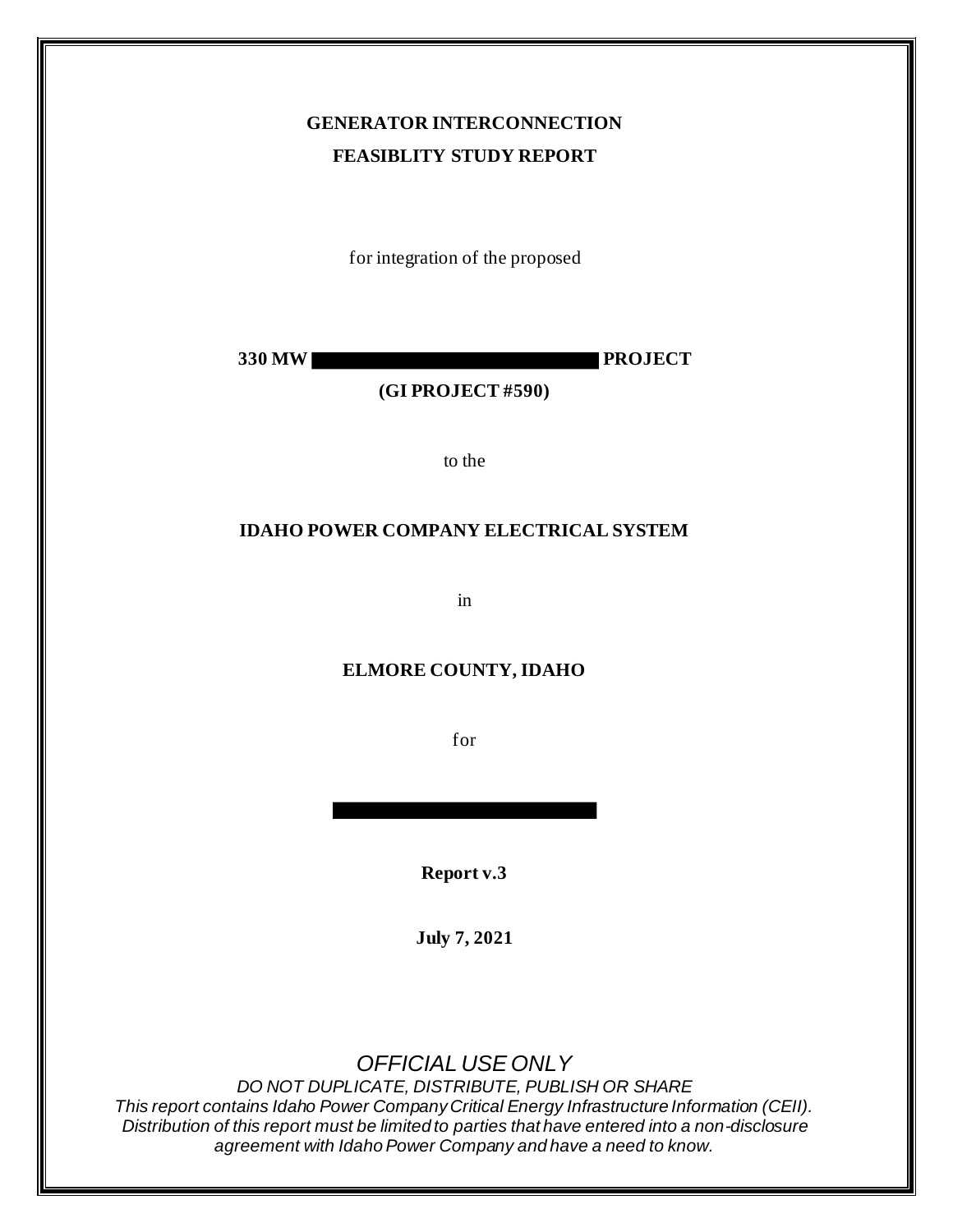# **Table of Contents**

| 1.0 |                                                                |                                                                        |  |  |  |
|-----|----------------------------------------------------------------|------------------------------------------------------------------------|--|--|--|
| 2.0 |                                                                |                                                                        |  |  |  |
| 3.0 |                                                                |                                                                        |  |  |  |
| 4.0 |                                                                |                                                                        |  |  |  |
| 5.0 |                                                                |                                                                        |  |  |  |
| 6.0 |                                                                |                                                                        |  |  |  |
|     | 6.1                                                            |                                                                        |  |  |  |
|     | 6.2                                                            |                                                                        |  |  |  |
|     | 6.3                                                            |                                                                        |  |  |  |
|     | 6.4                                                            | <b>Electric System Protection Results and Grounding Requirements 8</b> |  |  |  |
|     | 6.5                                                            |                                                                        |  |  |  |
| 7.0 |                                                                |                                                                        |  |  |  |
|     | 7.1                                                            |                                                                        |  |  |  |
|     | 7.2                                                            |                                                                        |  |  |  |
|     | 7.3                                                            | Network Resource Interconnection Service Transmission Upgrades  13     |  |  |  |
|     | 7.4                                                            | Network Resource Interconnection Service Cost Estimate14               |  |  |  |
| 8.0 |                                                                |                                                                        |  |  |  |
| 9.0 |                                                                |                                                                        |  |  |  |
|     |                                                                |                                                                        |  |  |  |
|     |                                                                |                                                                        |  |  |  |
|     |                                                                |                                                                        |  |  |  |
|     |                                                                |                                                                        |  |  |  |
|     | A-4.0 WECC Coordinated Off-Nominal Frequency Load Shedding and |                                                                        |  |  |  |
|     |                                                                |                                                                        |  |  |  |
|     |                                                                |                                                                        |  |  |  |

## *OFFICIAL USE ONLY*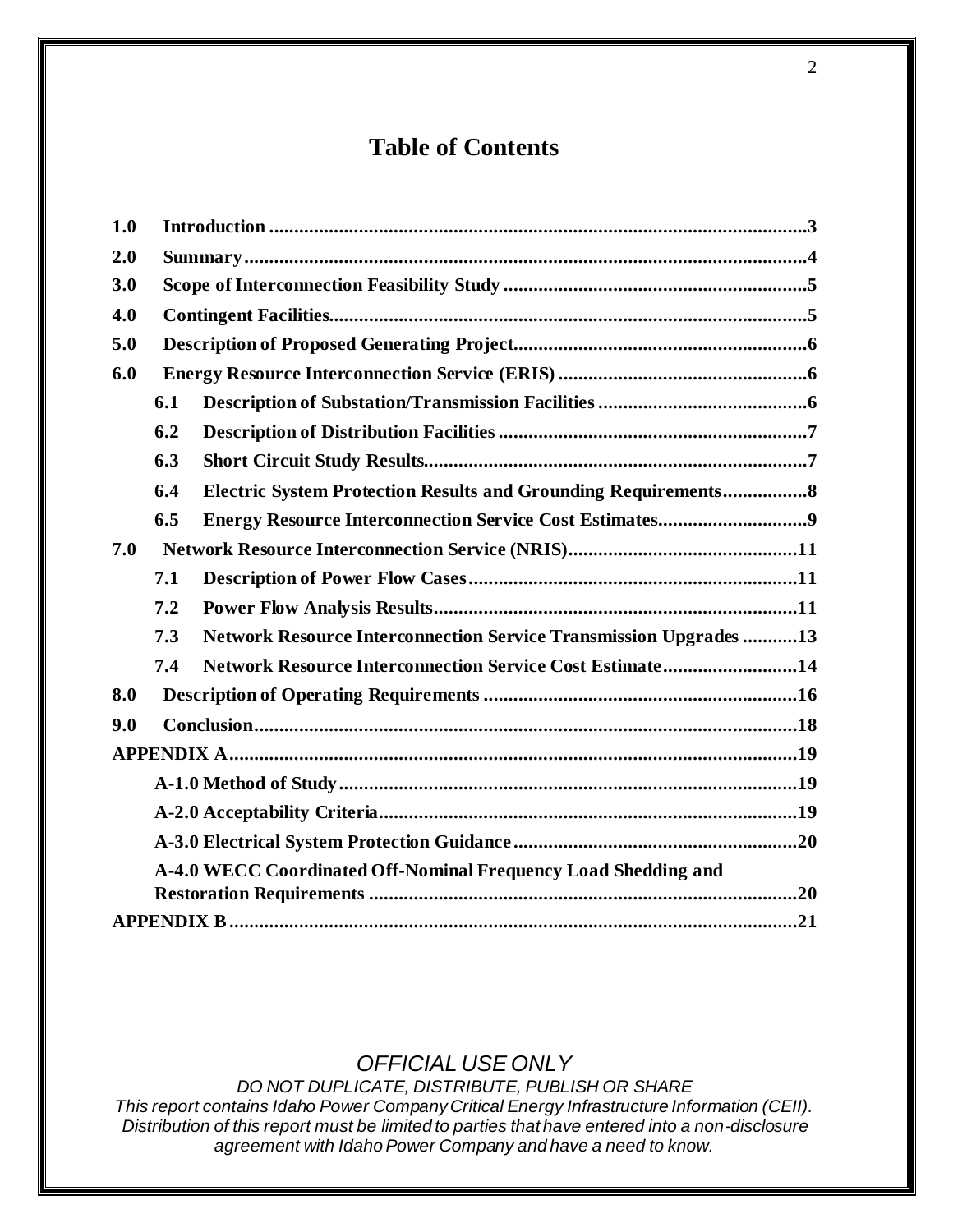#### **1.0 Introduction**

has contracted with Idaho Power Company ("Transmission Provider") to perform a Generator Interconnection Feasibility Study for the integration of the proposed 330 MW project. The Project location is in Idaho Power Company's (IPC's) Capital Region in Elmore County, Idaho. The primary project latitude and . Additionally, a secondary project location latitude and longitude coordinates were also given and are . The project is Generation Interconnect (GI) queue number 590 (GI #590). The project has chosen in the Feasibility Study to be studied for both Energy Resource Interconnection Service (ERIS) and Network Resource Interconnection Service (NRIS).

The Project has applied to connect to the Idaho Power's transmission system for an injection of 330 MW at a single Point of Interconnection (POI) at 230kV. The primary POI is located on IPC's 230kV line and the secondary POI is located on IPC's 230 kV line.

IPC projects queue GI #530, GI #551, GI #557, GI #567, GI #570 and GI #588 are senior queued projects in the affected area of IPC's transmission system. Idaho Power studied GI #590 with all Network Upgrades identified for GI #530, GI #551, GI #557, GI #567, GI #570 and GI #588 modeled as in service (Potential Contingent Facilities). Contingent Facilities of the Network Transmission facility upgrades required by senior queue projects and their conceptual costs, which have been preliminarily identified to be required for GI #590 Network Resource Interconnection Service, are detailed in Appendix B. These Contingent Facilities will be reviewed further and finalized during the System Impact Study.

This report documents the basis for and the results of this Feasibility Study for the GI #590 Generation Interconnection Customer. The report describes the proposed project, the determination of the project interconnection requirements and estimated costs for integration of the project to the Transmission Provider transmission system. This report satisfies the feasibility study requirements of the Idaho Power Tariff.

## *OFFICIAL USE ONLY*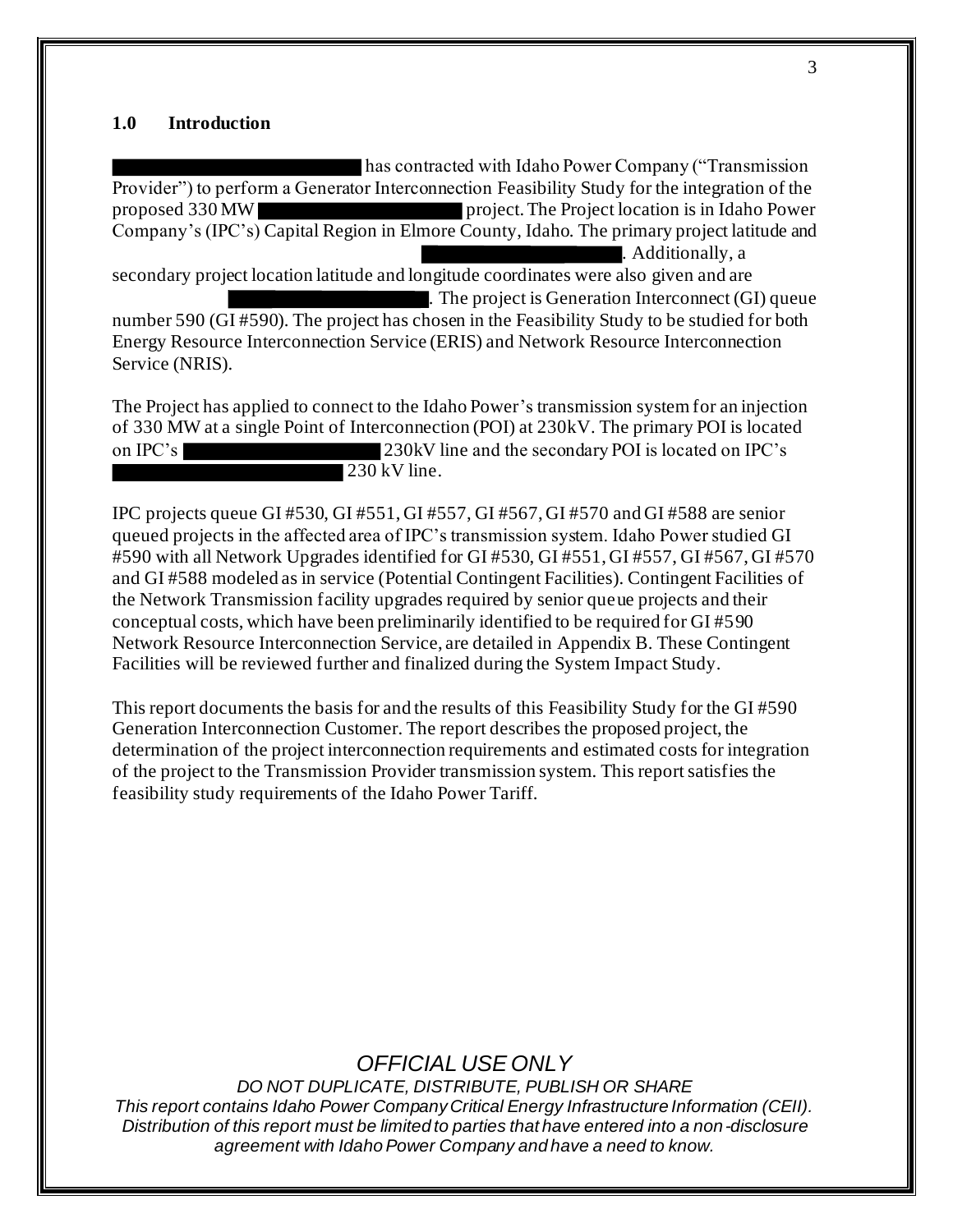### **2.0 Summary**

The feasibility of interconnecting the GI #590 330 MW generation project to the Transmission Provider's transmission system at either of the proposed Points of Interconnection (POI) was evaluated. GI #590 can be interconnected to the Idaho Power transmission system. The two POIs evaluated are located on IPC's 230 kV line and the 230 kV line.

A System Impact Study is required to determine if any additional network upgrades are required to integrate this project into the IPCo transmission system and to evaluate full system impacts (thermal, voltage, transient stability, reactive margin). Energy Resource Interconnection Service or Network Resource Interconnection Service do not in any way convey any right to deliver electricity to any specific customer or point of delivery.

GI #590 will be required to control voltage in accordance with a voltage schedule as provided by Idaho Power Grid Operations. GI #590 will be required to manage the real power output of their generation project at the POI. Also, it may be beneficial for ,

for their own modeling compliance requirements, to install additional PMU devices at their facilities to monitor the generation source(s).

The total "Energy Resource Interconnection Service" generation interconnection preliminary cost estimate to interconnect the project to the primary study POI is as follows:

| ER     | <b>Primary POI</b> | <b>Secondary POI</b> |
|--------|--------------------|----------------------|
| 330 MW | \$14,604,987.97    | \$33,721,979.15      |

See Section 6.5 Energy Resource Interconnection Service Cost Estimate for the required facilities and cost breakdowns.

The total "Network Resource Interconnection Service" generation interconnection preliminary cost estimate to interconnect the project is as follows:

| NR     | <b>Primary POI</b> | <b>Secondary POI</b> |
|--------|--------------------|----------------------|
| 330 MW | \$59,458,002.32    | \$70,896,920.10      |

See Section 7.4 Network Resource Interconnection Service Cost Estimate for the required facilities and cost breakdowns. The cost estimate includes a 20% contingency and 7.25% overhead. These are cost estimates only and final charges to the customer will be based on the actual construction costs incurred. It should be noted that the preliminary cost estimates do not include the cost of the customer's owned equipment.

# *OFFICIAL USE ONLY*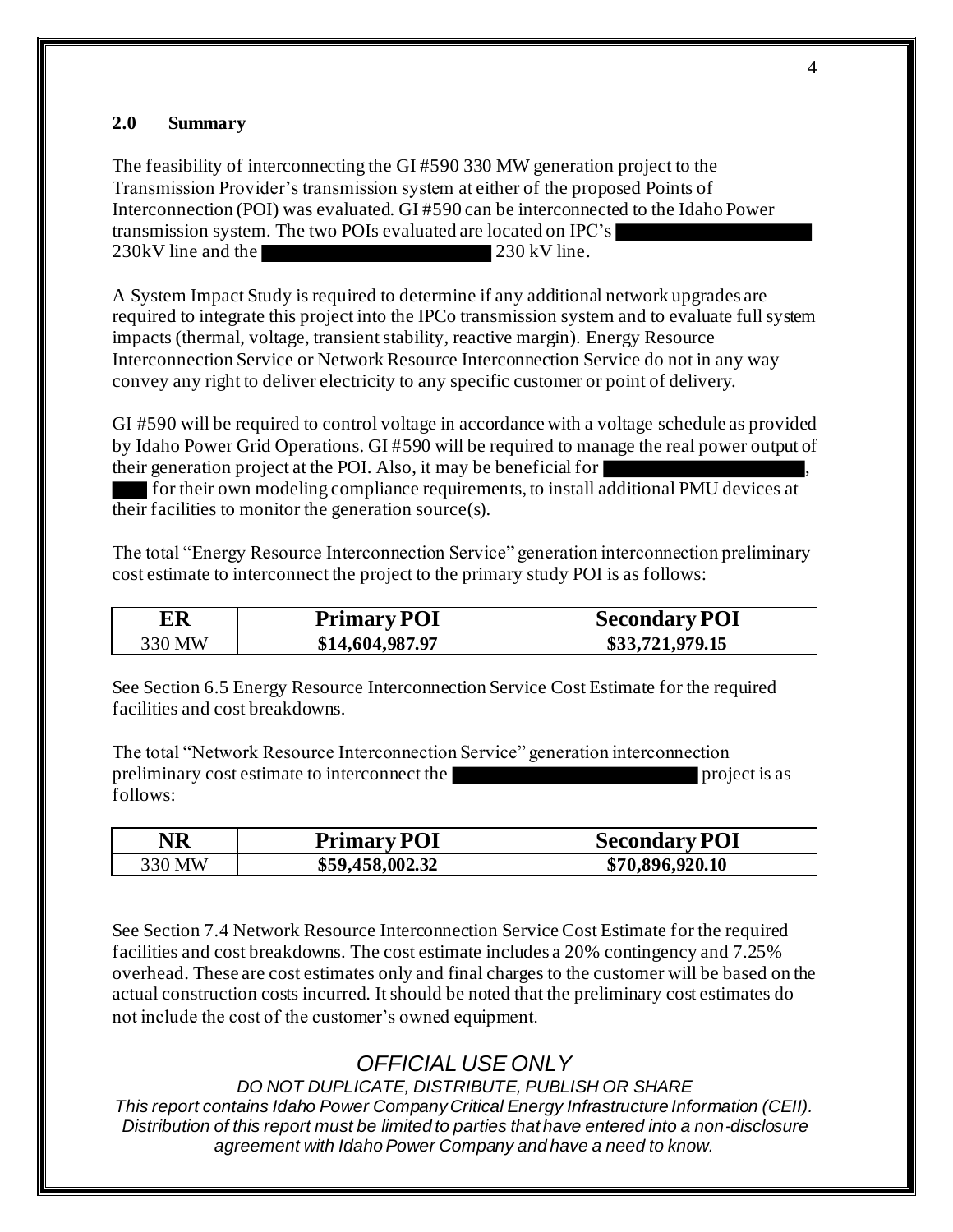The schedule for designing, procuring, and constructing facilities will be developed and optimized during the Facility Study should the generation interconnection customer choose to move to that study phase of the interconnection process.

## **3.0 Scope of Interconnection Feasibility Study**

The Interconnection Feasibility Study was done and prepared in accordance with the Transmission Provider's Standard Generator Interconnection Procedures to provide a preliminary evaluation of the feasibility of the interconnection of the proposed generating project to the Idaho Power system. As listed in the Interconnection Feasibility Study agreement, the Interconnection Feasibility Study report provides the following information:

- preliminary identification of any circuit breaker short circuit capability limits exceeded because of the interconnection;
- preliminary identification of any thermal overload or voltage limit violations resulting from the interconnection; and
- preliminary description and non-binding estimated cost of facilities required to interconnect the Large Generating Facility to the IPC System and to address the identified short circuit and power flow issues.

All other proposed Generation projects prior to this project in the Generator Interconnect queue were considered in this study**.** A current list of these projects can be found in the Generation Interconnection folder located on the Idaho Power web site at the link shown below:

## **http://www.oatioasis.com/ipco/index.html.**

### **4.0 Contingent Facilities**

GI #590 ERIS and NRIS at the 230kV primary POI are not contingent upon upgrades associated with any senior queued project. However, both the ERIS and NRIS at the 230 kV secondary POI may be contingent upon upgrades associated with senior queued projects. These projects are preliminarily identified in Appendix B.

IPC projects queue GI #530, GI #551, GI #557, GI #567, GI #570 and GI #588 are senior queued project in the affected area of IPC's transmission system. Idaho Power studied GI #590 with all Network Upgrades identified for GI #530, GI #551, GI #557, GI #567, GI #570 and GI #588 modeled as in service (Potential Contingent Facilities). Contingent Facilities of the Network Transmission facility upgrades required by senior queue projects and their conceptual costs, which have been preliminarily identified to be required for GI #590 Network Resource Interconnection Service, are detailed in Appendix B. These Contingent Facilities will be reviewed further and finalized during the System Impact Study. Changes to senior queued projects including in-service date and withdrawal from the queue, may trigger a

# *OFFICIAL USE ONLY*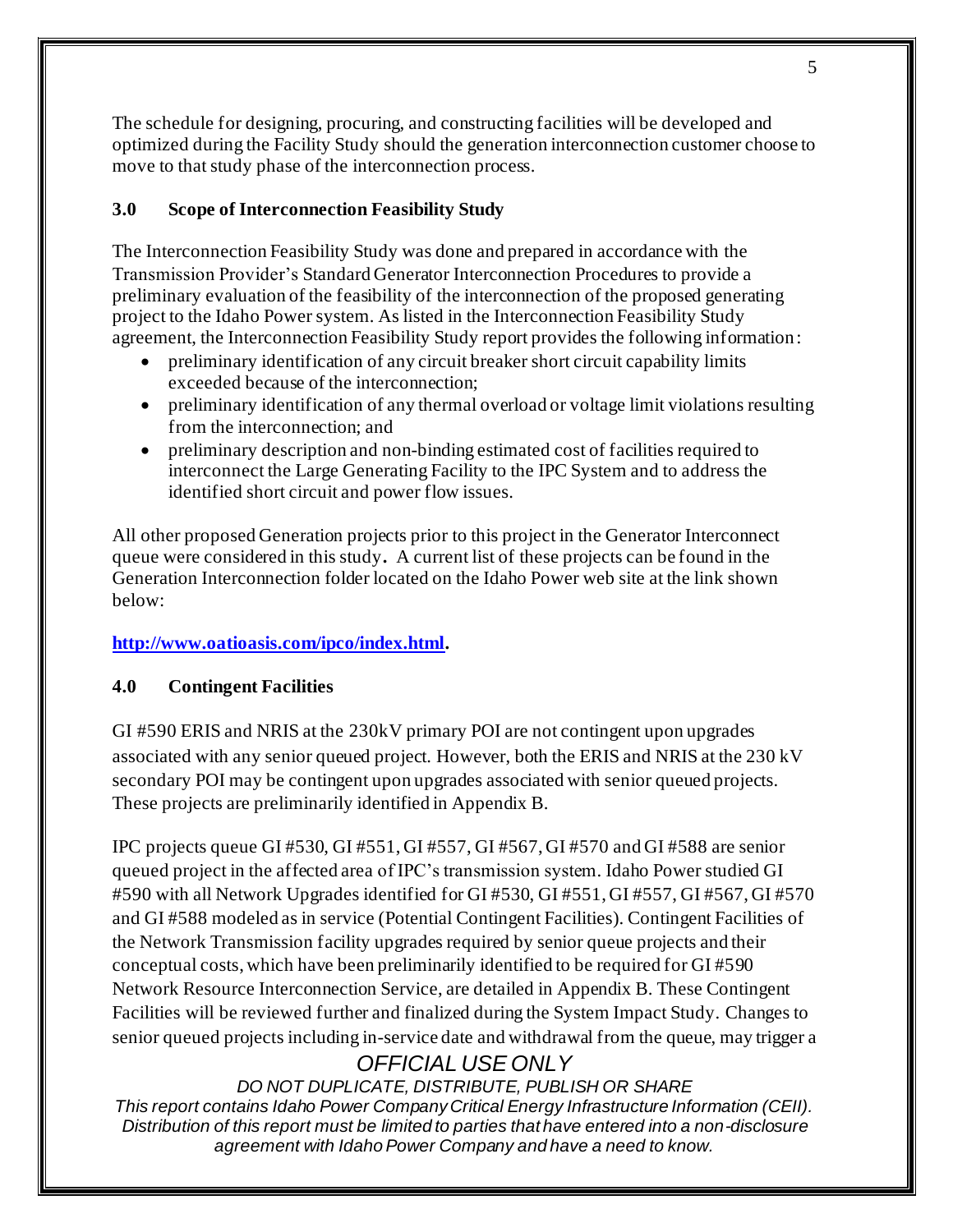restudy associated with GI #590 Network Resource, NR, service, (some or all the network upgrades identified for GI #530, GI #551, GI #557, GI #567, GI #570 and GI #588 may be required by GI #590).

## **5.0 Description of Proposed Generating Project**

## **Assumptions**

The primary point of interconnection for GI #590 is located on IPC's

230kV line and the secondary point of interconnection is on IPC's

230 kV line. GI #590 Project's maximum generation is 330 MW. The Project's projected Commercial Operation Date (COD) is .

The GI #590 supplied Single Line Diagram indicates:

- Two 230/34.5-13.8 kV GSU transformers with a 145/190/240 MVA capacity each
- Total plant export limited to 330 MW at the 230kV POI
- All generation in voltage regulation (Reactive capability used to regulate voltage supply/absorb reactive)

## **6.0 Energy Resource Interconnection Service (ERIS)**

Energy Resource Interconnection Service (ERIS) allows the Interconnection Customer to connect its Generating Facility to Transmission Provider's transmission system and to be eligible to deliver electric output using firm or non-firm transmission capacity on an as available basis.

The GI #590 project has applied to connect to the Idaho Power transmission system for an injection of 330 MW with a 230kV interconnection at the primary point of interconnection on IPC's line and a secondary point of interconnection on IPC's line. All generation projects in the area ahead of this project in the IPC generation queue and their associated transmission system improvements were modeled in a preliminary power flow analysis to evaluate the feasibility of interconnecting GI #590.

## **6.1 Description of Substation/Transmission Facilities**

As an Energy Resource, a Transmission Service Request will be required to determine the specific Network Upgrades required to deliver the project output to a designated point of delivery. A System Impact Study will be required to determine the specific network upgrades required to integrate the project. Listed below are the required transmission facilities to interconnect the Project.

## *OFFICIAL USE ONLY* **For 330 MW injected at the primary point of interconnection located on IPC's**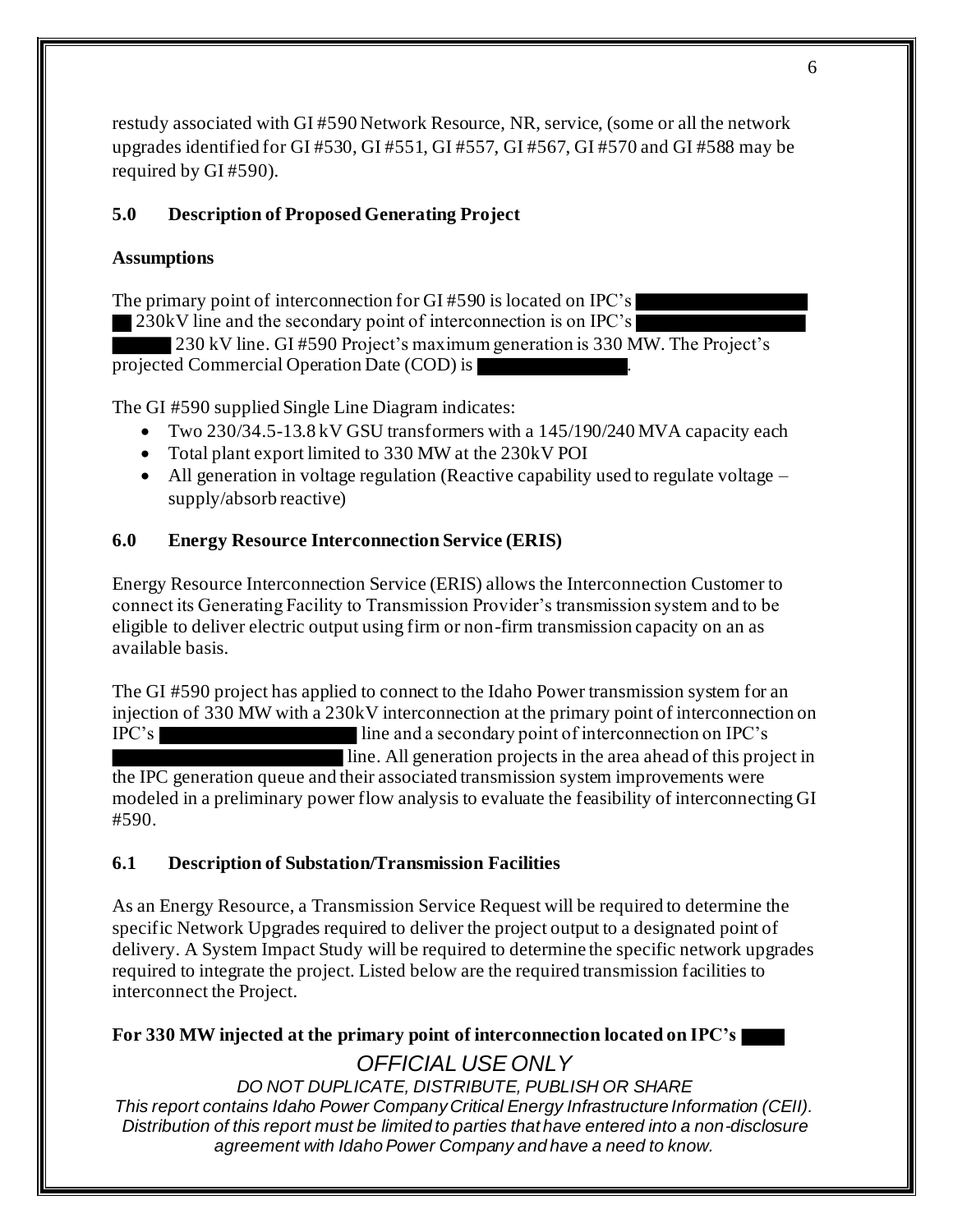### **230kV line:**

#### **Substation/Transmission Interconnection Facilities:**

The proposed interconnection will require:

- o 230kV 3-position ring bus interconnection substation
- o Modify 230 kV series capacitor
	- $\blacksquare$  Bypass segment 2
	- Rebuild segment 1 to 22 ohm.
- $\circ$  Add a 20-ohm 230 kV series capacitor at the end of the line.

The actual station layout and detailed equipment requirements will be determined in the Facility Study should the interconnection customer choose to move to that study phase of the interconnection process.

#### **Transmission Interconnection Facilities:**

The proposed interconnection will not require rebuilding of Transmission Facilities.

### **For 330 MW injected at the secondary point of interconnection located on IPC's 230 kV line:**

#### **Substation/Transmission Interconnection Facilities:**

The proposed interconnection will require:

o 230kV 3-position ring bus interconnection substation

The actual station layout and detailed equipment requirements will be determined in the Facility Study should the interconnection customer choose to move to that study phase of the interconnection process.

#### **Transmission Interconnection Facilities:**

The proposed interconnection will require:

- o Rebuild the 230 kV (31.7 miles).
- o Rebuild the 230 kV
	- (1.7 miles).

### **6.2 Description of Distribution Facilities**

No distribution facilities are directly impacted by this project.

### **6.3 Short Circuit Study Results**

## *OFFICIAL USE ONLY*

*DO NOT DUPLICATE, DISTRIBUTE, PUBLISH OR SHARE This report contains Idaho Power Company Critical Energy Infrastructure Information (CEII). Distribution of this report must be limited to parties that have entered into a non-disclosure* 

*agreement with Idaho Power Company and have a need to know.*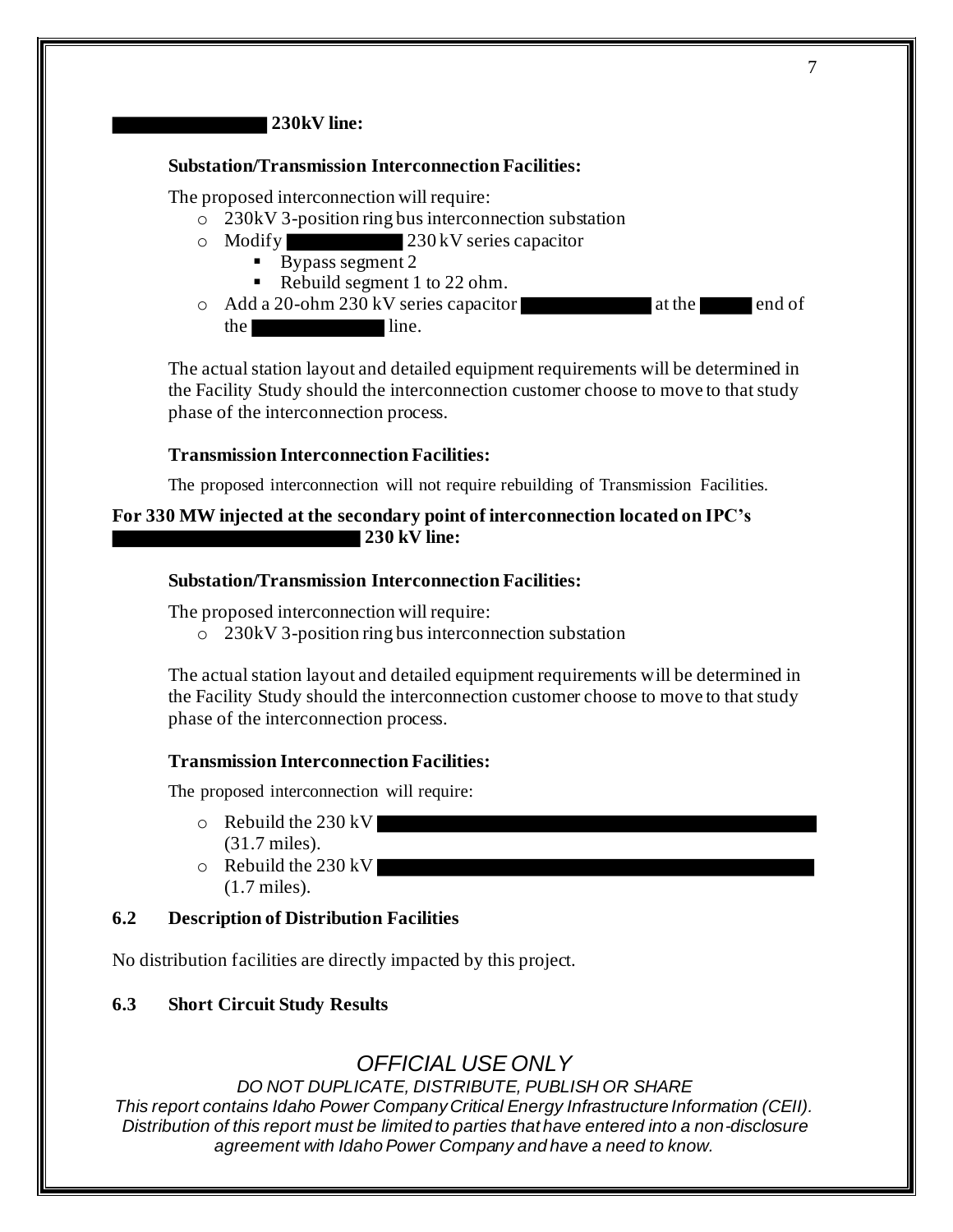The facility does not exceed any of the breaker ratings on the Midpoint or Boise Bench terminals.

| GI #590 Primary POI ERIS |         |         |         |  |
|--------------------------|---------|---------|---------|--|
| Fault Study (w/ GI #590) |         |         |         |  |
| <b>SLG</b><br><b>LTL</b> |         |         |         |  |
| Location                 | (A)     | (A)     | 3PH(A)  |  |
| 230kV Bus                | 31226.3 | 26539.3 | 30898.6 |  |
| 230kV Bus                | 29616.8 | 24583.8 | 28195.8 |  |

#### **Fault Study (w/ GI #590) Location SLG (A) LTL (A) 3PH (A)** 230kV Bus 32326.5 26687.8 30997.9 230kV Bus 29655.0 25607.2 28525.5

### GI #590 Primary POI NRIS

### GI #590 Secondary POI ERIS

| Fault Study (w/ GI #590) |         |         |         |  |
|--------------------------|---------|---------|---------|--|
| <b>SLG</b><br><b>LTL</b> |         |         |         |  |
| Location                 | (A)     | (A)     | 3PH(A)  |  |
| 230kV Bus                | 30059.7 | 24739.7 | 28560.3 |  |
| 230kV Bus                | 28371.9 | 24697.5 | 28879.6 |  |

#### GI #590 Secondary POI NRIS

| Fault Study (w/ GI #590) |         |         |         |  |
|--------------------------|---------|---------|---------|--|
| <b>SLG</b><br><b>LTL</b> |         |         |         |  |
| Location                 | (A)     | (A)     | 3PH(A)  |  |
| 230kV Bus                | 29919.2 | 24708.1 | 28425.0 |  |
| 230kV Bus                | 28317.9 | 25080.9 | 28542.5 |  |

### **6.4 Electric System Protection Results and Grounding Requirements**

For 230kV line protection, the Transmission Provider's System Protection Department utilizes permissive and line differential protection schemes integrated with our existing digital communication infrastructure. Digital communication infrastructure for the interconnection customer's 230kV line terminal will be the responsibility of said interconnection customer.

*OFFICIAL USE ONLY*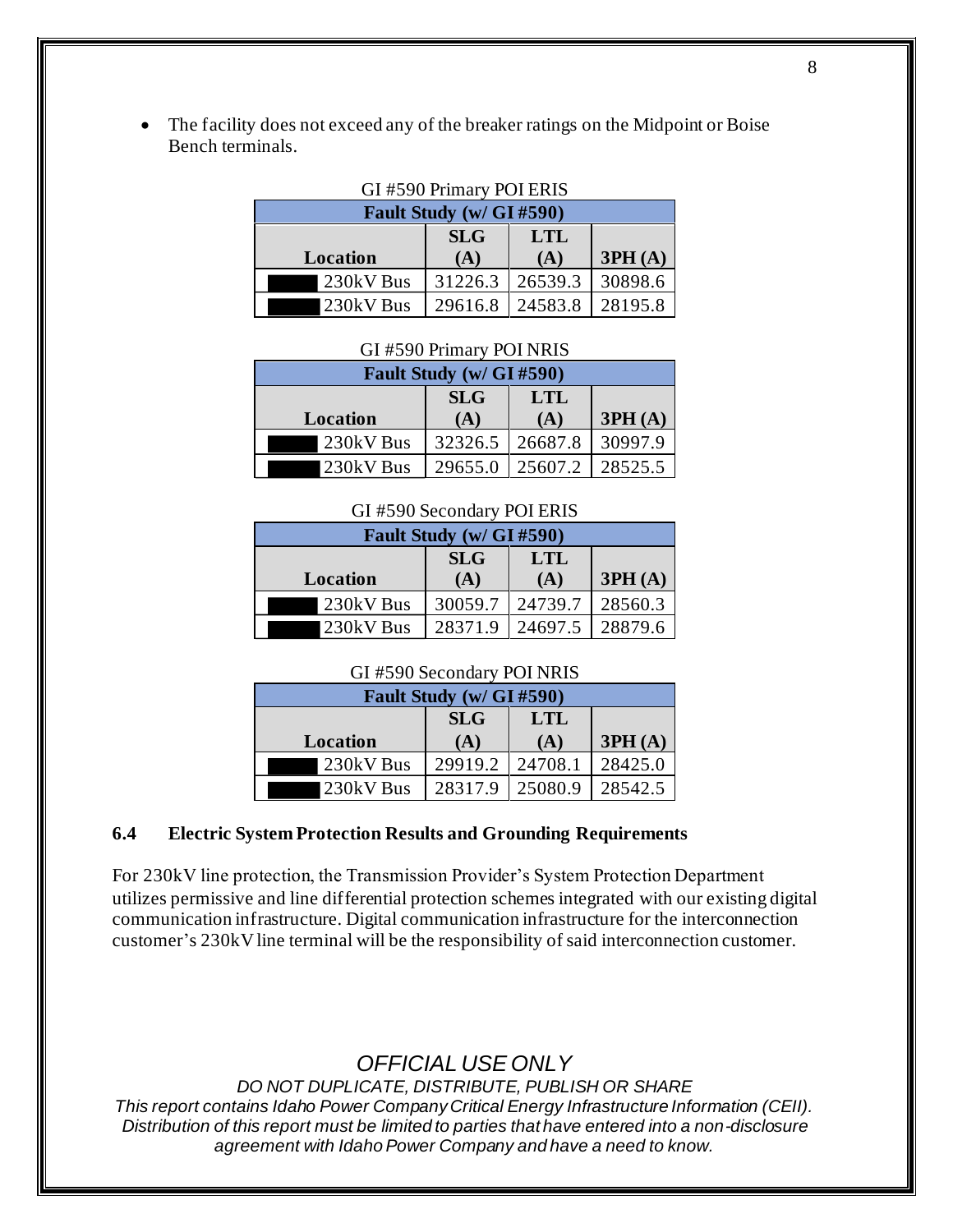### **6.5 Energy Resource Interconnection Service Cost Estimates**

In Table 1 below a summary is provided of the generation interconnection facilities and conceptual costs required to interconnect the GI #590 project to the Transmission Provider's transmission system as an ERIS with 330 MW injected at the primary point of interconnection located on IPC's 230kV line.

| GI#590                                                                                                                                              |                 |  |
|-----------------------------------------------------------------------------------------------------------------------------------------------------|-----------------|--|
| 330 MW injected at the primary point of interconnection located on IPC's<br>230kV line<br><b>Energy Resource Interconnection Service Facilities</b> |                 |  |
|                                                                                                                                                     |                 |  |
| Approximately 20% of a new 230kV 3 position ring bus<br>interconnection station<br>Air-break switches, breakers, metering, relaying, etc.           | \$669,617.00    |  |
| <b>Network Upgrades</b>                                                                                                                             |                 |  |
| Approximately 80% of a new 230kV 3 position ring bus<br>interconnection station                                                                     | \$2,678,470.00  |  |
| Air-break switches, breakers, metering, relaying, etc.                                                                                              |                 |  |
| 230 kV series.<br>Modify<br>Bypass segment 2<br>Rebuild segment 1 to 22 ohm                                                                         | \$1,000,000.00  |  |
| Add a 20-ohm 230 kV series capacitor<br>at the<br>end of the                                                                                        | \$7,000,000.00  |  |
| <b>Subtotal</b>                                                                                                                                     | \$11,348,087.00 |  |
| Contingencies $(\sim 20.0\%)$ (1)                                                                                                                   | \$2,269,617.40  |  |
| <b>Subtotal</b>                                                                                                                                     | \$13,617,704.40 |  |
| Overheads $(-7.25%)(2)$                                                                                                                             | \$987,283.57    |  |
| <b>Total Estimated Cost (3)</b>                                                                                                                     | \$14,604,987.97 |  |

Table 1. Estimated GI #590 Project's ERIS Generation Interconnection Costs. 330 MW injection at primary point of interconnection.

(1) Contingency is added to cover the unforeseen costs in the estimate. These costs can include unidentified design components, material cost increases, labor estimate shortfalls, etc. (2) Overhead costs cover the indirect costs associated with the Project.

# *OFFICIAL USE ONLY*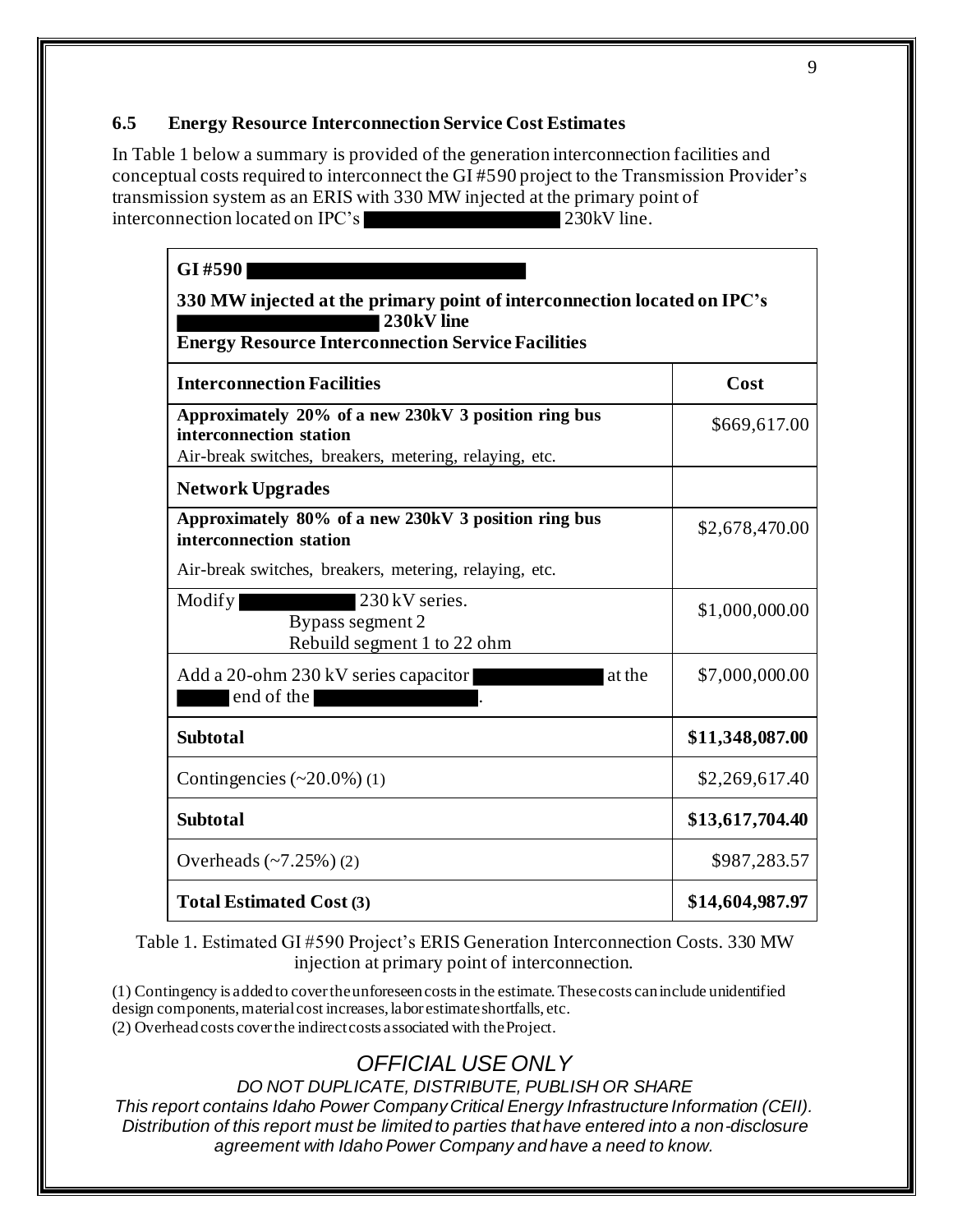(3) This cost estimate includes direct equipment, material, labor, and overheads as shown.

- Note that these estimates do not include the cost of the customer's equipment/facilities or required communication circuits for SCADA, PMU, and metering.
- Note that the overhead rates are subject to change during the year.
- These are estimated costs only and final charges to the customer will be based on the actual construction costs incurred.
- These are non-binding conceptual level cost estimates that will be further refined upon the request and completion of the Facility Study.

In Table 2 below a summary is provided of the generation interconnection facilities and conceptual costs required to interconnect the GI #590 project to the Transmission Provider's transmission system as an ERIS with 330 MW injected at the secondary point of interconnection located on IPC's 230 kV line.

| GI#590<br>330 MW injected at the secondary point of interconnection located on IPC's                                                      |                 |  |  |
|-------------------------------------------------------------------------------------------------------------------------------------------|-----------------|--|--|
|                                                                                                                                           |                 |  |  |
| <b>Interconnection Facilities</b>                                                                                                         | Cost            |  |  |
| Approximately 20% of a new 230kV 3 position ring bus<br>interconnection station<br>Air-break switches, breakers, metering, relaying, etc. | \$669,617.00    |  |  |
| <b>Network Upgrades</b>                                                                                                                   |                 |  |  |
| Approximately 80% of a new 230kV 3 position ring bus<br>interconnection station                                                           | \$2,678,470.00  |  |  |
| Air-break switches, breakers, metering, relaying, etc.                                                                                    |                 |  |  |
| Rebuild the $230 \, \text{kV}$<br>$(31.7 \text{ miles})$                                                                                  | \$21,691,313.00 |  |  |
| Rebuild the 230 kV<br>$(1.7 \text{ miles})$                                                                                               | \$1,162,604.00  |  |  |
| <b>Subtotal</b>                                                                                                                           | \$26,202,004.00 |  |  |
| Contingencies $(\sim 20.0\%)$ (1)                                                                                                         | \$5,240,400.80  |  |  |
| <b>Subtotal</b>                                                                                                                           | \$31,442,404.80 |  |  |
| Overheads $(-7.25%) (2)$                                                                                                                  | \$2,279,574.35  |  |  |
| <b>Total Estimated Cost (3)</b>                                                                                                           | \$33,721,979.15 |  |  |

## *OFFICIAL USE ONLY*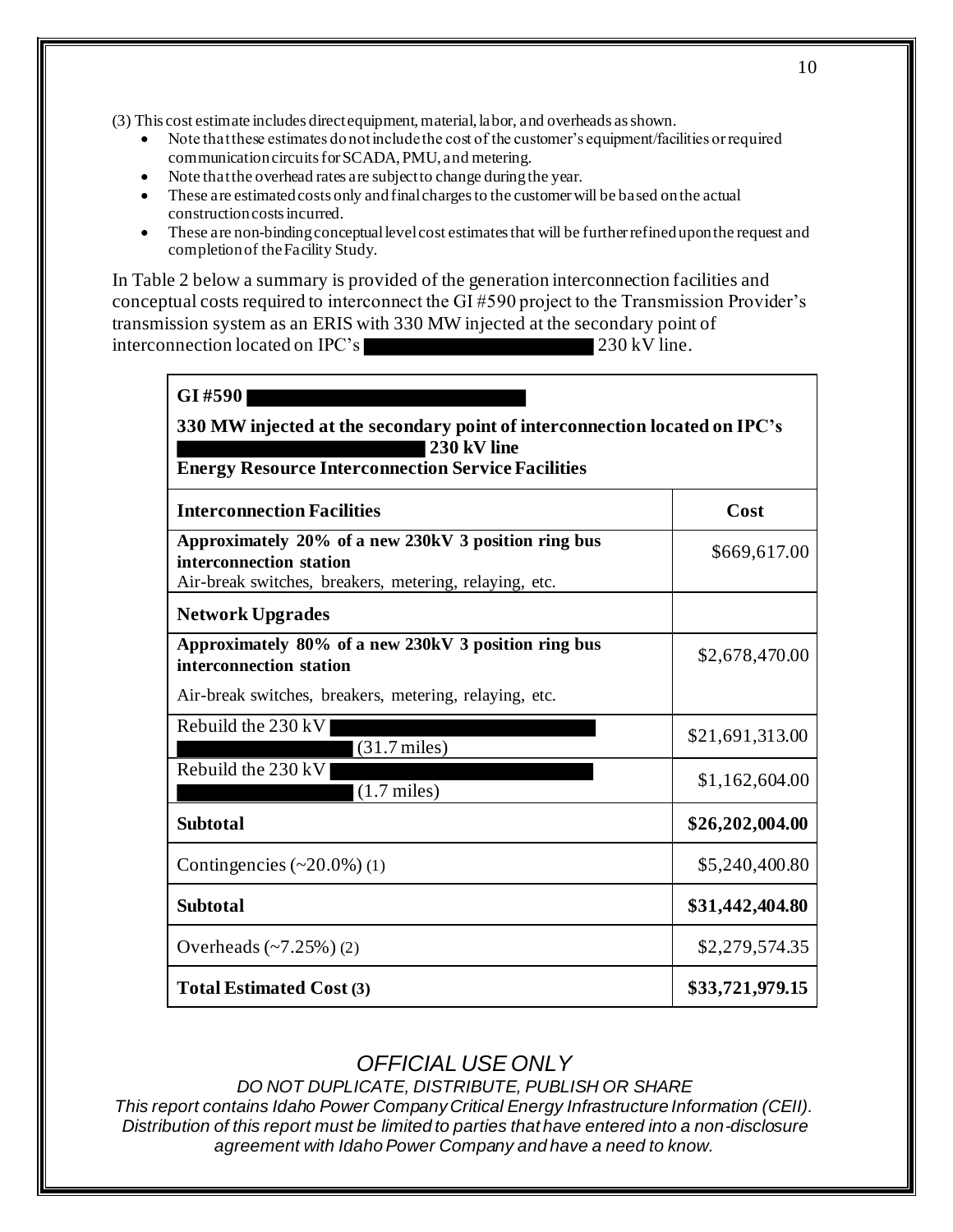### Table 2. Estimated GI #590 Project's ERIS Generation Interconnection Costs. 330 MW injection at secondary point of interconnection.

(1) Contingency is added to cover the unforeseen costs in the estimate. These costs can include unidentified design components, material cost increases, labor estimate shortfalls, etc.

(2) Overhead costs cover the indirect costs associated with the Project.

(3) This cost estimate includes direct equipment, material, labor, and overheads as shown.

- Note that these estimates do not include the cost of the customer's equipment/facilities or required communication circuits for SCADA, PMU, and metering.
- Note that the overhead rates are subject to change during the year.
- These are estimated costs only and final charges to the customer will be based on the actual construction costs incurred.
- These are non-binding conceptual level cost estimates that will be further refined upon the request and completion of the Facility Study.

The schedule for designing, procuring, and constructing facilities will be developed and optimized during the Facility Study should the generation interconnection customer choose to move to that study phase of the interconnection process.

### **7.0 Network Resource Interconnection Service (NRIS)**

Network Resource Interconnection Service (NRIS) allows the Interconnection Customer to integrate its Generating Facility with the Transmission Provider's Transmission System in a manner comparable to that in which the Transmission Provider integrated its generating facilities to serve native load customers. The transmission system is studied under a variety of conditions to determine the transmission improvements/upgrades which are necessary. Network Resource Interconnection Service in and of itself does not convey Transmission Service or designate the Generating Facility as a Network Resource.

### **7.1 Description of Power Flow Cases**

For the Network Resource Interconnection Service study, two power flow cases were used to study the Transmission Provider's transmission system with westbound and eastbound transmission flows to determine the required Network Transmission Upgrades.

The WECC 2020 Heavy Summer case was chosen as a power flow base case for the study. The case was modified to represent a summer month with high west to east (eastbound) transfers across .

For the second case, a WECC 2019 Light Winter operating case, was modified to represent a shoulder month condition with high east to west (westbound) transfers across

### **7.2 Power Flow Analysis Results**

Power Flow cases were run for the primary point of interconnection for GI #590 located on IPC's 230kV line and the secondary point of interconnection on

# *OFFICIAL USE ONLY*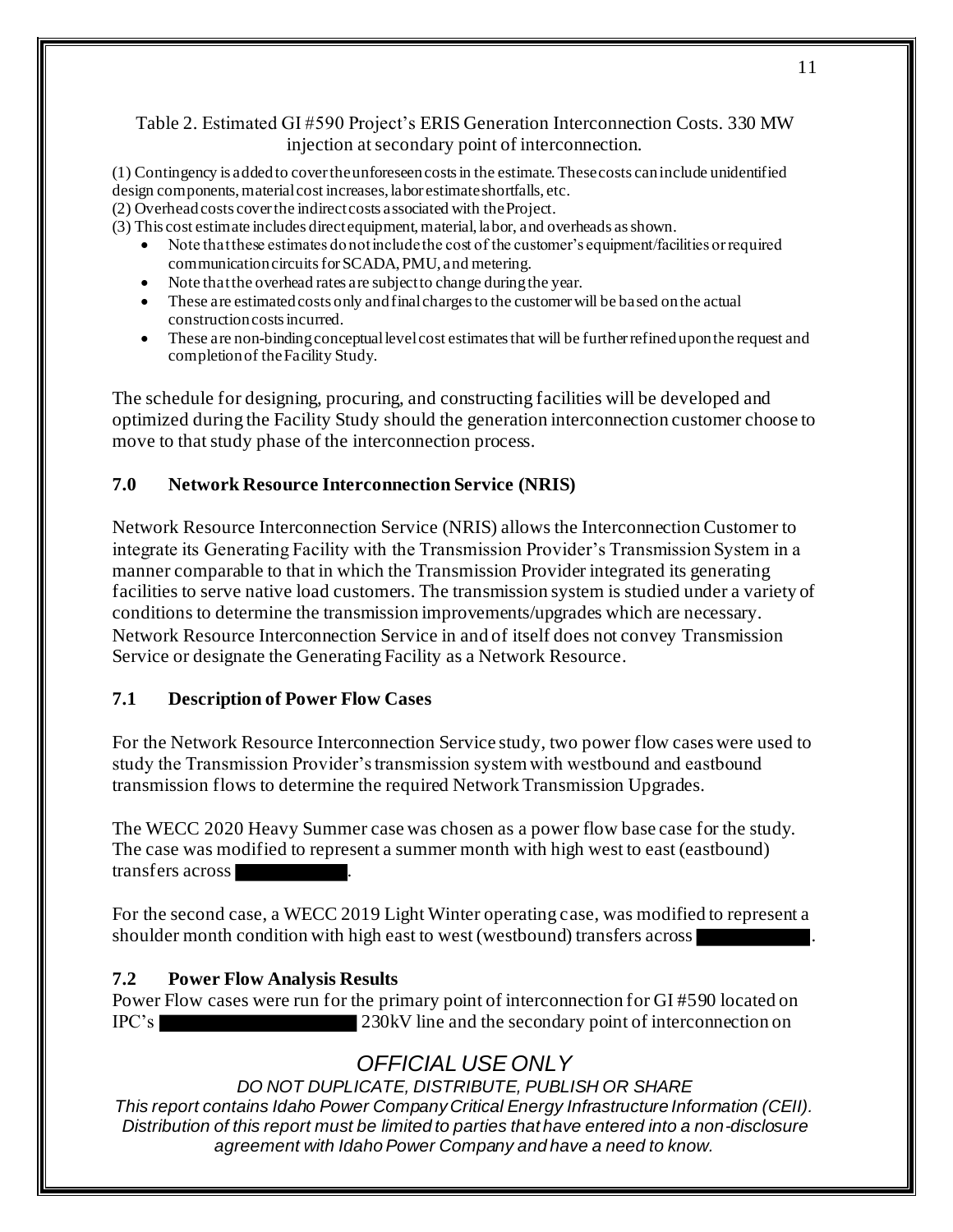| IPC's |  | 230 kV line. |
|-------|--|--------------|
|-------|--|--------------|

Results from the high westbound transfer case for 330 MW injection at the primary point of interconnection indicate the addition of the GI #590 project will result in steady state overloads and post-contingency overloads. The following list are the steady state and contingency overloads from the westbound transfer case. No steady state or contingency violations were identified in the eastbound transfer case.

- 1. 230 kV line
- 2. Add protection auto bypass functionality to 230 kV series capacitors

Results from the high eastbound transfer case for 330 MW injection at the secondary point of interconnection indicate the addition of the GI #590 project will result in post-contingency overloads. The following list are the contingency overloads from the eastbound transfer case.

1. 230 kV line

2. 230 kV line

3. Add protection auto bypass functionality to 230 kV series capacitors

Results from the high westbound transfer case for 330 MW injection at the secondary point of interconnection indicate the addition of the GI #590 project will result in steady state and post-contingency overloads. The following list are the overloads from the westbound transfer case.

- 1. **230 kV** line
- 2. **230 kV** line
- 3. 230 kV line
- 1. 230 kV line
- 5. 138 kV line
- 6. Add protection auto bypass functionality to 230 kV series capacitors

# *OFFICIAL USE ONLY*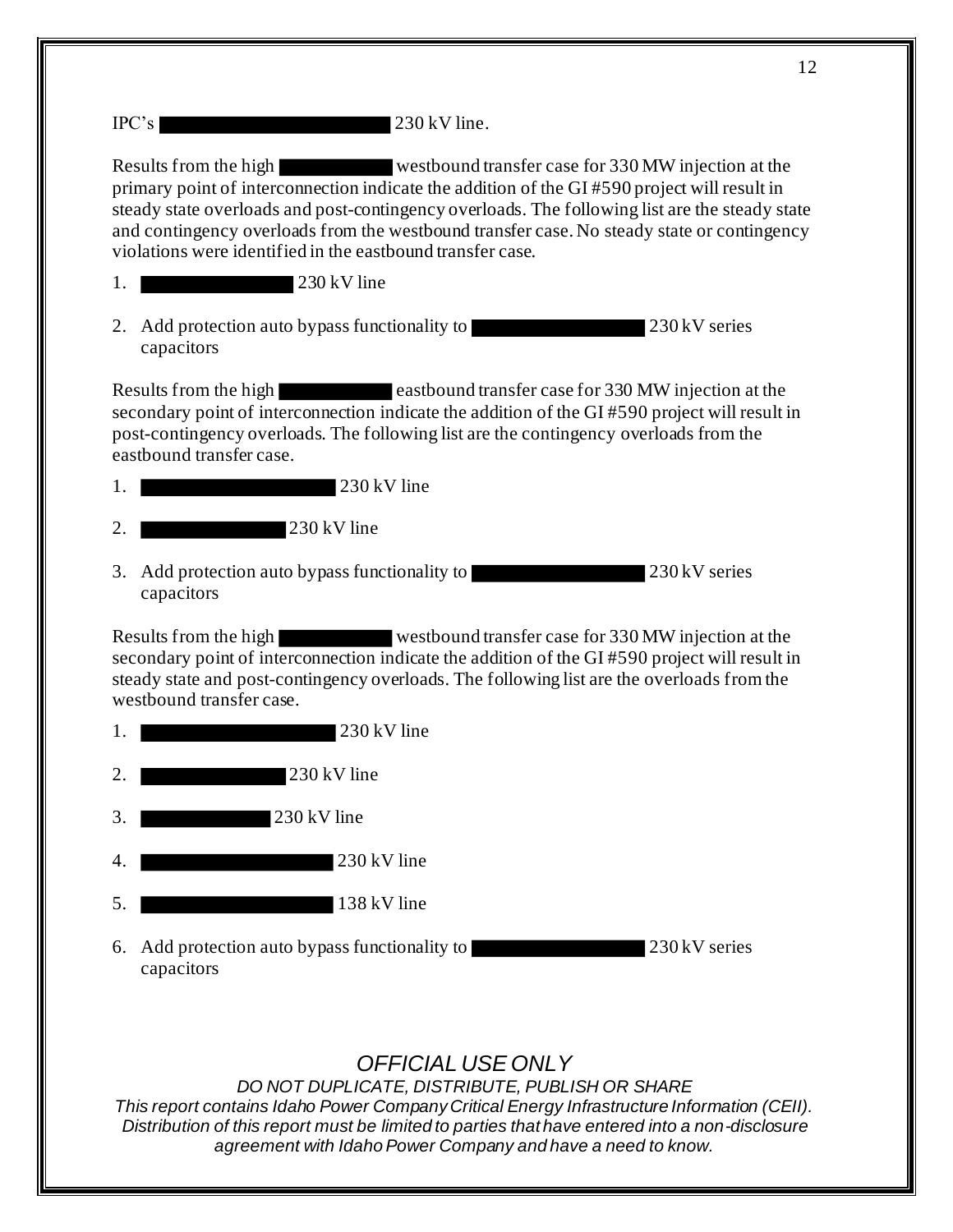### **7.3 Network Resource Interconnection Service Transmission Upgrades**

From the power flow/contingency analysis, the following Network Transmission upgrades were identified for the integration of GI #590. A System Impact Study will ultimately be required to determine the specific network upgrades required to integrate the project.

Primary point of interconnection, 330 MW injection

- 1. Modify 230 kV series capacitor
	- Bypass segment 2
	- Rebuild segment 1 to 22 ohm
- 2. Add a 20-ohm 230 kV series capacitor at the end of the **line**
- 3. Rebuild the 230 kV line to (51.6 miles).<br>4. Add protection auto bypass functionality to 230 kV series 4. Add protection auto bypass functionality to capacitors.

Secondary point of interconnection, 330 MW injection

- 1. Rebuild the 230 kV line to line to (31.7) miles). 2. Rebuild the  $230 \text{ kV}$  line to  $(11.7 \text{ miles})$ .
- 
- 3. Rebuild the  $230 \text{ kV}$  line to (24.4 miles).<br>4. Rebuild the  $230 \text{ kV}$  line to  $(1.7 \text{ kV})$ 4. Rebuild the 230 kV line to line to (1.7 miles).
- 5. Rebuild the  $138 \text{ kV}$  line to  $(11.0 \text{ miles})$ .
- 6. Add protection auto bypass functionality to 230 kV series capacitors.

IPC projects queue GI #530, GI #551, GI #557, GI #567, GI #570 and GI #588 are senior queued project in the affected area of IPC's transmission system. Idaho Power studied GI #590 with all Network Upgrades identified for GI #530, GI #551, GI #557, GI #567, GI #570 and GI #588 modeled as in service (Potential Contingent Facilities). Contingent Facilities of the Network Transmission facility upgrades required by senior queue projects and their conceptual costs, which have been preliminarily identified to be required for GI #590 Network Resource Interconnection Service, are detailed in Appendix B. These Contingent Facilities will be reviewed further and finalized during the System Impact Study. Changes to senior queued projects including in-service date and withdrawal from the queue, may trigger a restudy associated with GI #588 Network Resource, NR, service, (some or all the network upgrades identified for senior queued projects may be required by GI #590).

# *OFFICIAL USE ONLY*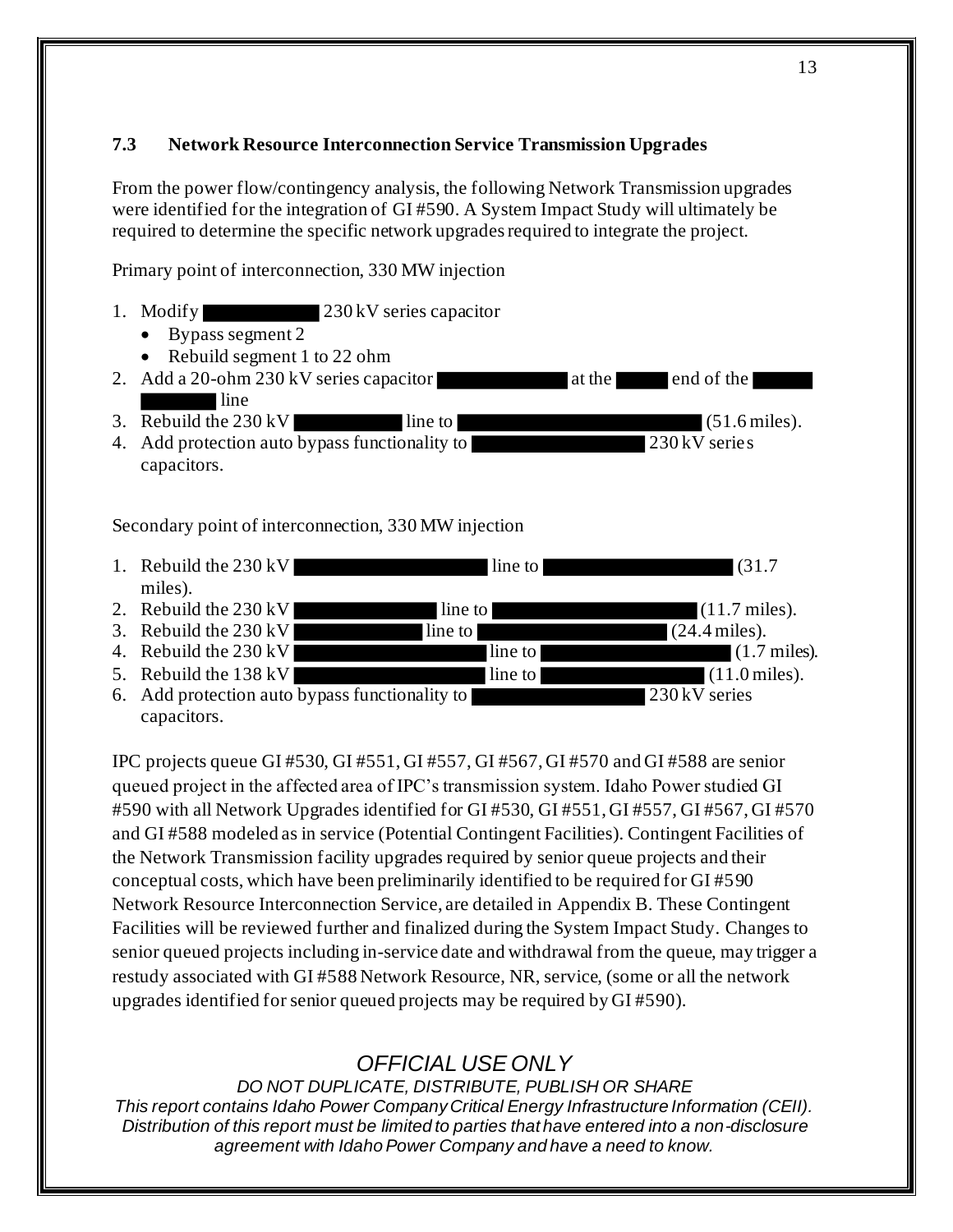### **7.4 Network Resource Interconnection Service Cost Estimate**

In Table 3 below a summary is provided of the generation interconnection facilities and conceptual costs required to interconnect the GI #590 project to the Transmission Provider's transmission system as a NRIS with 330 MW injected at the primary point of interconnection located on IPC's 230kV line.

| GI#590<br>330 MW injected at the primary point of interconnection located on IPC's<br>230kV line<br><b>Network Resource Interconnection Service Facilities</b> |                 |  |
|----------------------------------------------------------------------------------------------------------------------------------------------------------------|-----------------|--|
| <b>Interconnection Facilities</b>                                                                                                                              | Cost            |  |
| Approximately 20% of a new 230kV 3 position ring bus<br>interconnection station<br>Air-break switches, breakers, metering, relaying, etc.                      | \$669,617.00    |  |
| <b>Network Upgrades</b>                                                                                                                                        |                 |  |
| Approximately 80% of a new 230kV 3 position ring bus<br>interconnection station                                                                                | \$2,678,470.00  |  |
| Air-break switches, breakers, metering, relaying, etc.                                                                                                         |                 |  |
| 230 kV series capacitor<br>Modify<br>Bypass segment 2<br>Rebuild segment 1 to 22 ohm                                                                           | \$1,000,000.00  |  |
| Add a 20-ohm 230 kV series capacitor<br>at the<br>end of the<br>line.                                                                                          | \$7,000,000.00  |  |
| Auto-bypass protection functionality for the<br>series capacitors                                                                                              | \$400,000.00    |  |
| Rebuild the 230 kV<br>line to<br>$(51.6 \text{ miles})$ .                                                                                                      | \$34,450,827.00 |  |
| <b>Subtotal</b>                                                                                                                                                | \$46,198,914.00 |  |
| Contingencies $(\sim 20.0\%)$ (1)                                                                                                                              | \$9,239,782.80  |  |
| <b>Subtotal</b>                                                                                                                                                | \$55,438,696.80 |  |
| Overheads $(-7.25%) (2)$                                                                                                                                       | \$4,019,305.52  |  |
| <b>Total Estimated Cost (3)</b>                                                                                                                                | \$59,458,002.32 |  |

# *OFFICIAL USE ONLY*

*DO NOT DUPLICATE, DISTRIBUTE, PUBLISH OR SHARE*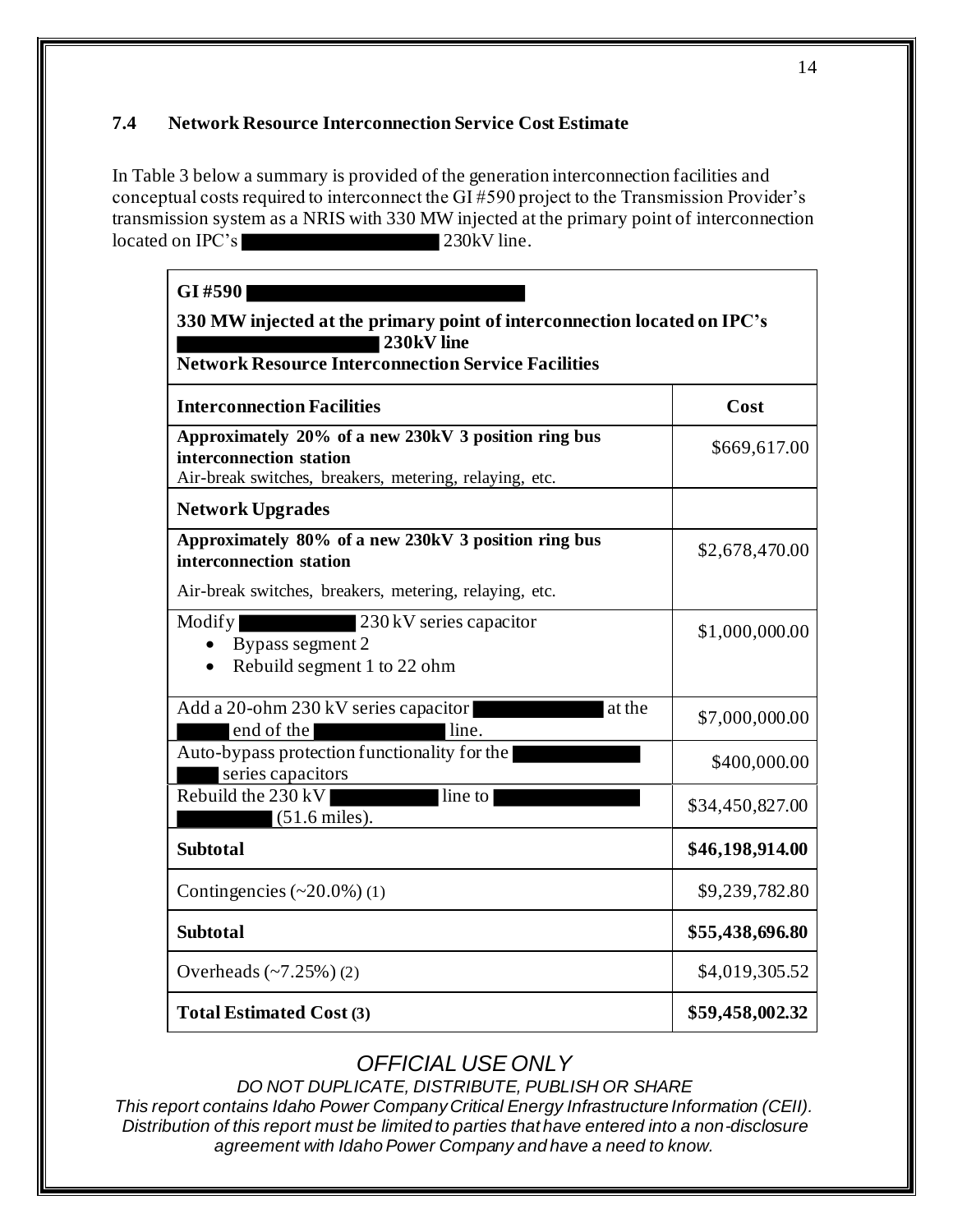### Table 3. Estimated GI #590 Project's NRIS Generation Interconnection Costs. 330 MW injection at primary point of interconnection.

(1) Contingency is added to cover the unforeseen costs in the estimate. These costs can include unidentified design components, material cost increases, labor estimate shortfalls, etc.

(2) Overhead costs cover the indirect costs associated with the Project.

(3) This cost estimate includes direct equipment, material, labor, and overheads as shown.

- Note that these estimates do not include the cost of the customer's equipment/facilities or required communication circuits for SCADA, PMU, and metering.
- Note that the overhead rates are subject to change during the year.
- These are estimated costs only and final charges to the customer will be based on the actual construction costs incurred.
- These are non-binding conceptual level cost estimates that will be further refined upon the request and completion of the Facility Study.

In Table 4 below a summary is provided of the generation interconnection facilities and conceptual costs required to interconnect the GI #590 project to the Transmission Provider's transmission system as a NRIS with 330 MW injected at the secondary point of

interconnection on IPC's 230 kV line.

•

| GI #590<br>330 MW injected at the secondary point of interconnection on IPC's<br>230 kV line<br><b>Network Resource Interconnection Service Facilities</b> |                 |  |
|------------------------------------------------------------------------------------------------------------------------------------------------------------|-----------------|--|
| <b>Interconnection Facilities</b>                                                                                                                          | Cost            |  |
| Approximately 20% of a new 230kV 3 position ring bus<br>interconnection station<br>Air-break switches, breakers, metering, relaying, etc.                  | \$669,617.00    |  |
| <b>Network Upgrades</b>                                                                                                                                    |                 |  |
| Approximately 80% of a new 230kV 3 position ring bus<br>interconnection station                                                                            | \$2,678,470.00  |  |
| Air-break switches, breakers, metering, relaying, etc.                                                                                                     |                 |  |
| Auto-bypass protection functionality for the<br>series capacitors                                                                                          | \$400,000.00    |  |
| Rebuild the $230 \, \text{kV}$<br>line to<br>$(31.7 \text{ miles})$ .                                                                                      | \$21,691,313.00 |  |
| Rebuild the 230 kV<br>line to<br>$(11.7 \text{ miles}).$                                                                                                   | \$7,905,835.00  |  |
| Rebuild the $230 \, \text{kV}$<br>line to<br>$(1.7 \text{ miles})$ .                                                                                       | \$1,162,604.00  |  |

# *OFFICIAL USE ONLY*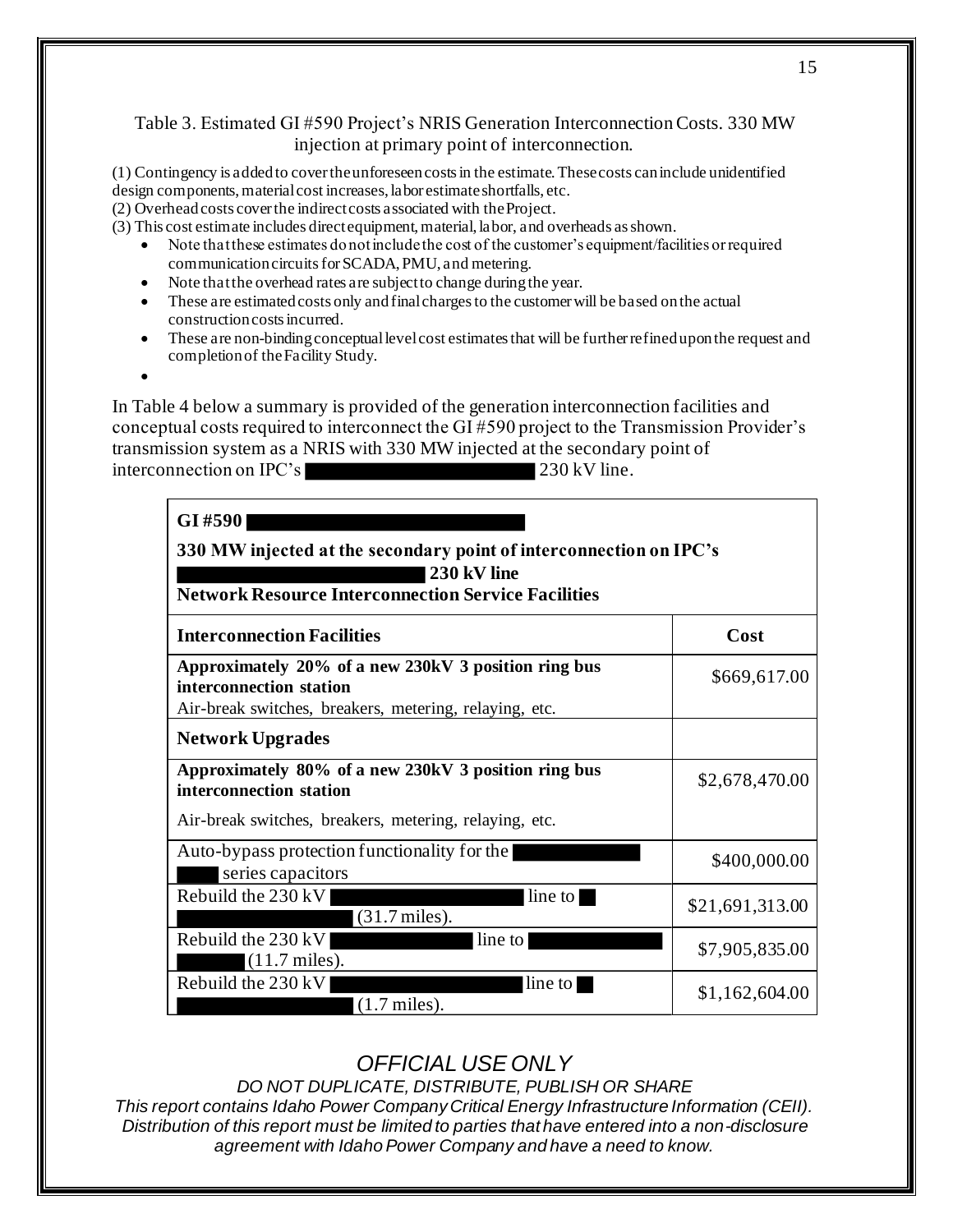| Rebuild the $230 \,\mathrm{kV}$<br>line to<br>$(24.4 \text{ miles})$ . | \$16,773,949.00 |
|------------------------------------------------------------------------|-----------------|
| Rebuild the 138 kV<br>line to<br>$(11.0 \,\mathrm{miles})$ .           | \$3,805,174.00  |
| <b>Subtotal</b>                                                        | \$55,086,962.00 |
| Contingencies $(\sim 20.0\%)$ (1)                                      | \$11,017,392.40 |
| <b>Subtotal</b>                                                        | \$66,104,354.40 |
| Overheads $(-7.25%) (2)$                                               | \$4,792,565.70  |
| <b>Total Estimated Cost (3)</b>                                        | \$70,896,920.10 |

### Table 4. Estimated GI #590 Project's NRIS Generation Interconnection Costs. 330 MW injection at secondary point of interconnection.

(1) Contingency is added to cover the unforeseen costs in the estimate. These costs can include unidentified design components, material cost increases, labor estimate shortfalls, etc.

(2) Overhead costs cover the indirect costs associated with the Project.

- (3) This cost estimate includes direct equipment, material, labor, and overheads as shown.
	- Note that these estimates do not include the cost of the customer's equipment/facilities or required communication circuits for SCADA, PMU, and metering.
	- Note that the overhead rates are subject to change during the year.
	- These are estimated costs only and final charges to the customer will be based on the actual construction costs incurred.
	- These are non-binding conceptual level cost estimates that will be further refined upon the request and completion of the Facility Study.

The schedule for designing, procuring, and constructing facilities will be developed and optimized during the Facility Study should the generation interconnection customer choose to move to that study phase of the interconnection process.

### **8.0 Description of Operating Requirements**

It is the generation project's responsibility to provide reactive power capability of the project to have a power factor operating range of at least 0.95 leading (absorbing) to at least 0.95 lagging (supplying) at the POI over the range of real power output (up to maximum output of the project.

Identification of any additional equipment required at the plant to meet Idaho Power reactive power capability interconnection requirements will be provided in the System Impact Study if the generation interconnection customer choosesto move to the next study phase of the interconnection process.

# *OFFICIAL USE ONLY*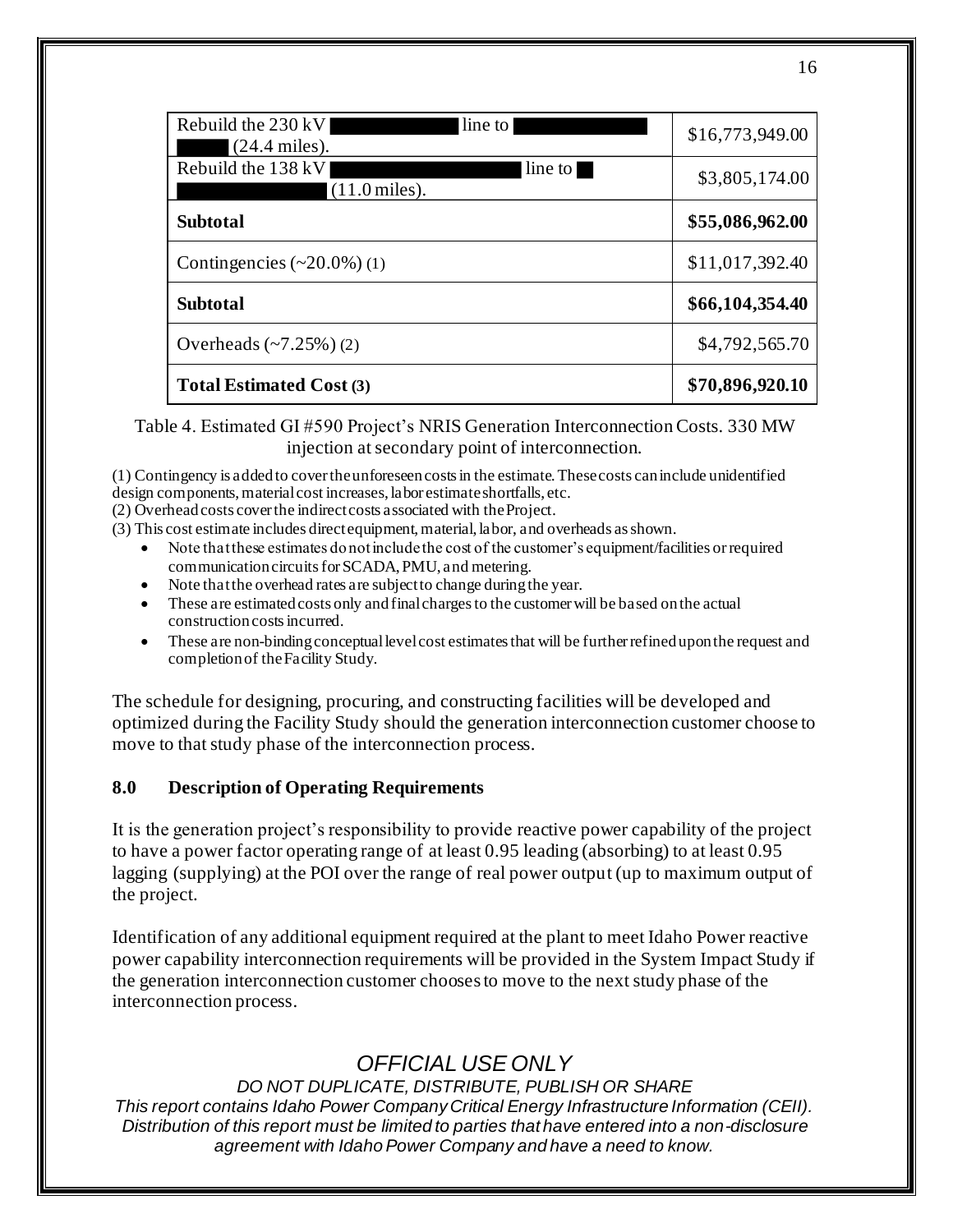GI #590 will be required to control voltage in accordance with a voltage schedule as provided by Idaho Power Grid Operations, and GI#590 will be required to manage the real power output of their stated generation at the project's POI.

The project(s) is required to comply with the applicable Voltage and Current Distortion Limits found in IEEE Standard 519-1992 *IEEE Recommended Practices and Requirements for Harmonic Control in Electrical Power Systems*.

Installation of phasor measurement unit (PMU) devices at the POI, associated communication circuits and maintenance costs associated with communication circuits needed to stream PMU data will also be required to be provided to interconnect GI #590. Details regarding the communications necessary will be dependent on the POI chosen and the available communications in the area. The specific costs associated with the IPC requirements for interconnection customers with aggregate facilities larger than 20 MW to provide PMU data to IPC will be identified in the Facility Study should the generation interconnection customer choose to proceed to that phase of the interconnection process. Also, it may be beneficial for for their own modeling compliance requirements, to install additional PMU devices at their facilities to monitor the generations sources separately.

Additional operating requirements for this project may be identified in the System Impact study when it is performed.

### *OFFICIAL USE ONLY*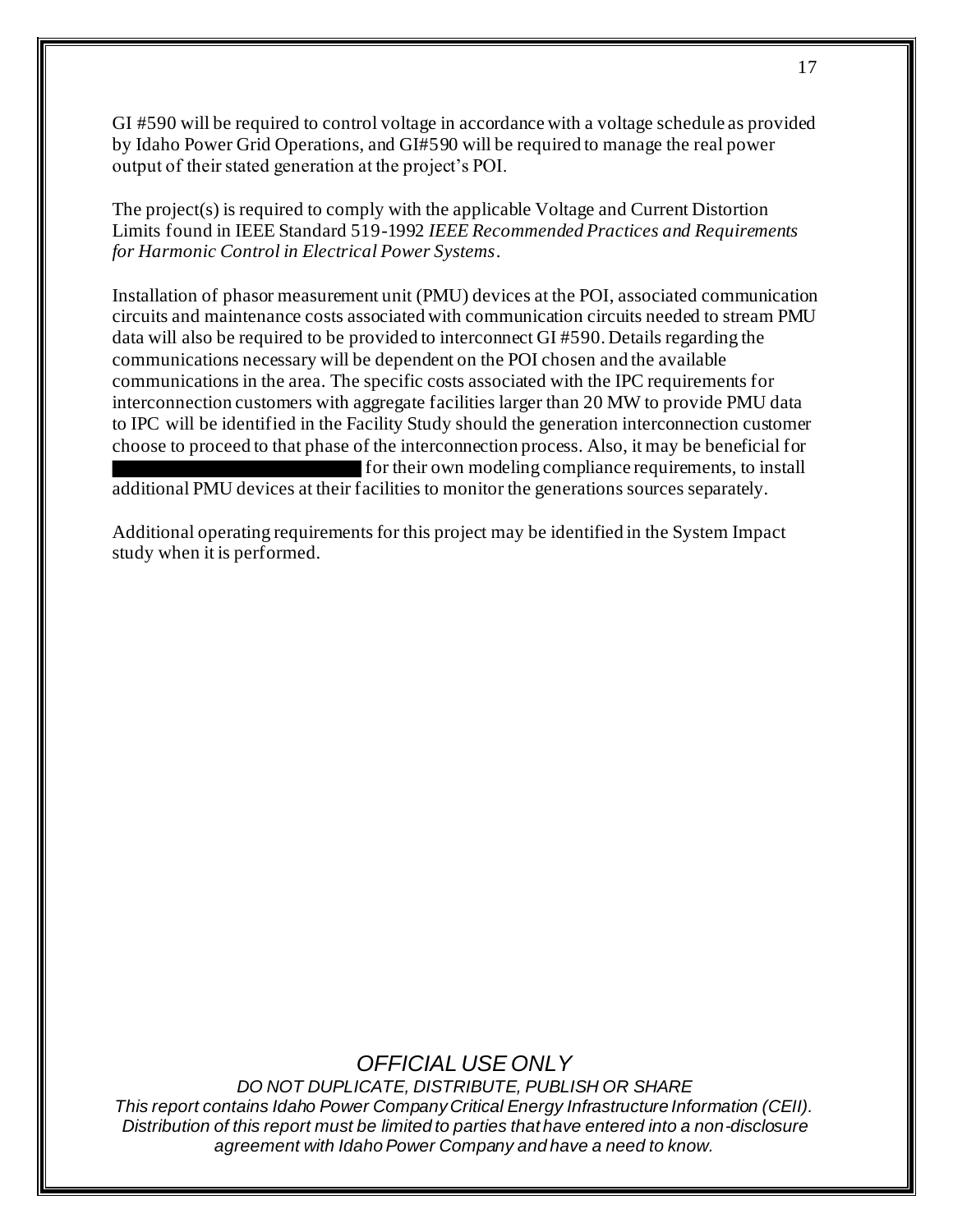### **9.0 Conclusion**

GI #590 can be interconnected to the Idaho Power transmission system.

Interconnection requirements detailed in Section 6.5 are required for Energy Resource Interconnection Service at the 230kV POIs given.

| <b>ERIS</b> | <b>Primary POI</b> | <b>Secondary POI</b> |
|-------------|--------------------|----------------------|
| 330 MW      | \$14,604,987.97    | \$33,721,979.15      |

Network Resource Interconnection Service costs are estimated to be:

| <b>NRIS</b> | <b>Primary POI</b> | <b>Secondary POI</b> |
|-------------|--------------------|----------------------|
| 330 MW      | \$59,458,002.32    | \$70,896,920.10      |

Details are given in section 7.4. The Network Resource Interconnection Service is also reliant on network facility upgrades identified in senior queued generation interconnection.

IPC projects queue GI #530, GI #551, GI #557, GI #567, GI #570 And GI #588 are senior queued project in the affected area of IPC's transmission system. Idaho Power studied GI #590 with all Network Upgrades identified for GI #530, GI #551, GI #557, GI #567, GI #570 and GI #588 modeled as in service (Potential Contingent Facilities). These Contingent Facilities will be reviewed further and finalized during the System Impact Study. Contingent Facilities of the Network Transmission facility upgrades required by senior queue projects and their conceptual costs, which have been preliminarily identified to be required for GI #590 Network Resource Interconnection Service, are detailed in Appendix B.

A System Impact Study is required to determine the specific Transmission Network Upgrades required to integrate the project as a Network Resource and to evaluate the system impacts (thermal overload, voltage, transient stability, reactive margin). Generator interconnection service (either as an Energy Resource or a Network Resource) does not in any way convey any right to deliver electricity to any specific customer or point of delivery. A Transmission Service Request will be required to study the Transmission System Impacts.

# *OFFICIAL USE ONLY*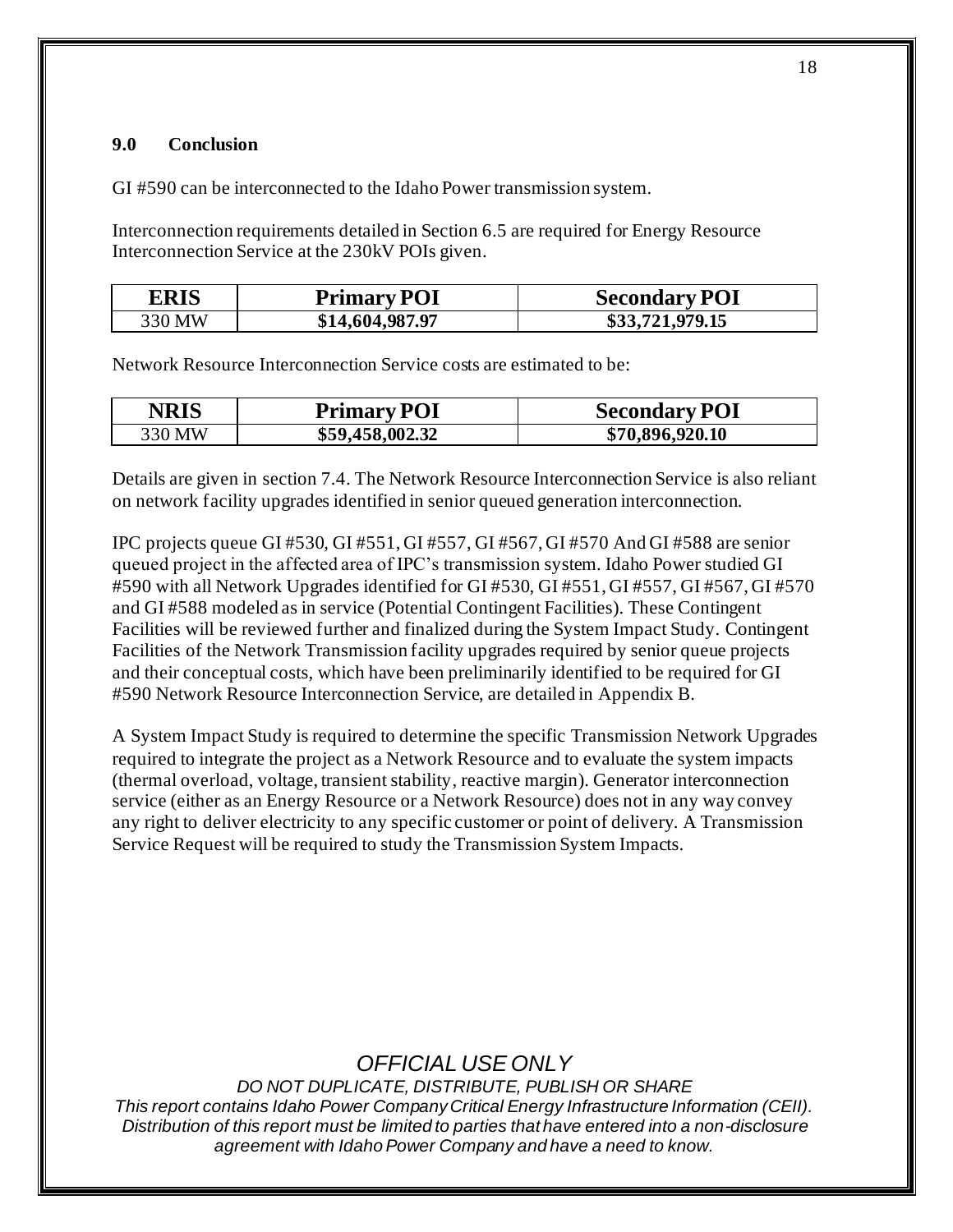#### **APPENDIX A**

### **A-1.0 Method of Study**

The Feasibility Study plan inserts the Project up to the maximum requested injection into the selected Western Electricity Coordinating Council (WECC) power flow case and then, using Power World Simulator or GE's Positive Sequence Load Flow (PSLF) analysis tool, examines the impacts of the new resource on Idaho Power's transmission system (lines, transformers, etc.) within the study area under various operating and outage scenarios. The WECC and Idaho Power reliability criteria and Idaho Power operating procedures were used to determine the acceptability of the configurations considered. The WECC case is a recent case modified to simulate stressed but reasonable pre-contingency energy transfers utilizing the IPC system. For distribution feeder analysis, Idaho Power utilizes DNV·GL's Synergi Electric software and EPRI's OpenDSS software.

### **A-2.0 Acceptability Criteria**

The following acceptability criteria were used in the power flow analysis to determine under which system configuration modifications may be required:

The continuous rating of equipment is assumed to be the normal thermal rating of the equipment. This rating will be as determined by the manufacturer of the equipment or as determined by Idaho Power. Less than or equal to 100% of continuous rating is acceptable.

Idaho Power's Voltage Operating Guidelines were used to determine voltage requirements on the system. These states, in part, that distribution voltages, under normal operating conditions, are to be maintained within plus or minus 5% (0.05 per unit) of nominal everywhere on the feeder. Therefore, voltages greater than or equal to 0.95 pu voltage and less than or equal to 1.05 pu voltage are acceptable.

Voltage flicker during starting or stopping the generator is limited to 5% as measured at the point of interconnection, per Idaho Power's T&D Advisory Information Manual.

Idaho Power's Reliability Criteria for System Planning was used to determine proper transmission system operation.

All customer generation must meet IEEE 519 and ANSI C84.1 Standards.

All other applicable national and Idaho Power standards and prudent utility practices were used to determine the acceptability of the configurations considered.

The stable operation of the system requires an adequate supply of volt-amperes reactive (VAr or VArs) to maintain a stable voltage profile under both steady-state and dynamic system conditions. An inadequate supply of VArs will result in voltage decay or even collapse under the worst conditions.

Equipment/line/path ratings used will be those that are in use at the time of the study or that

# *OFFICIAL USE ONLY*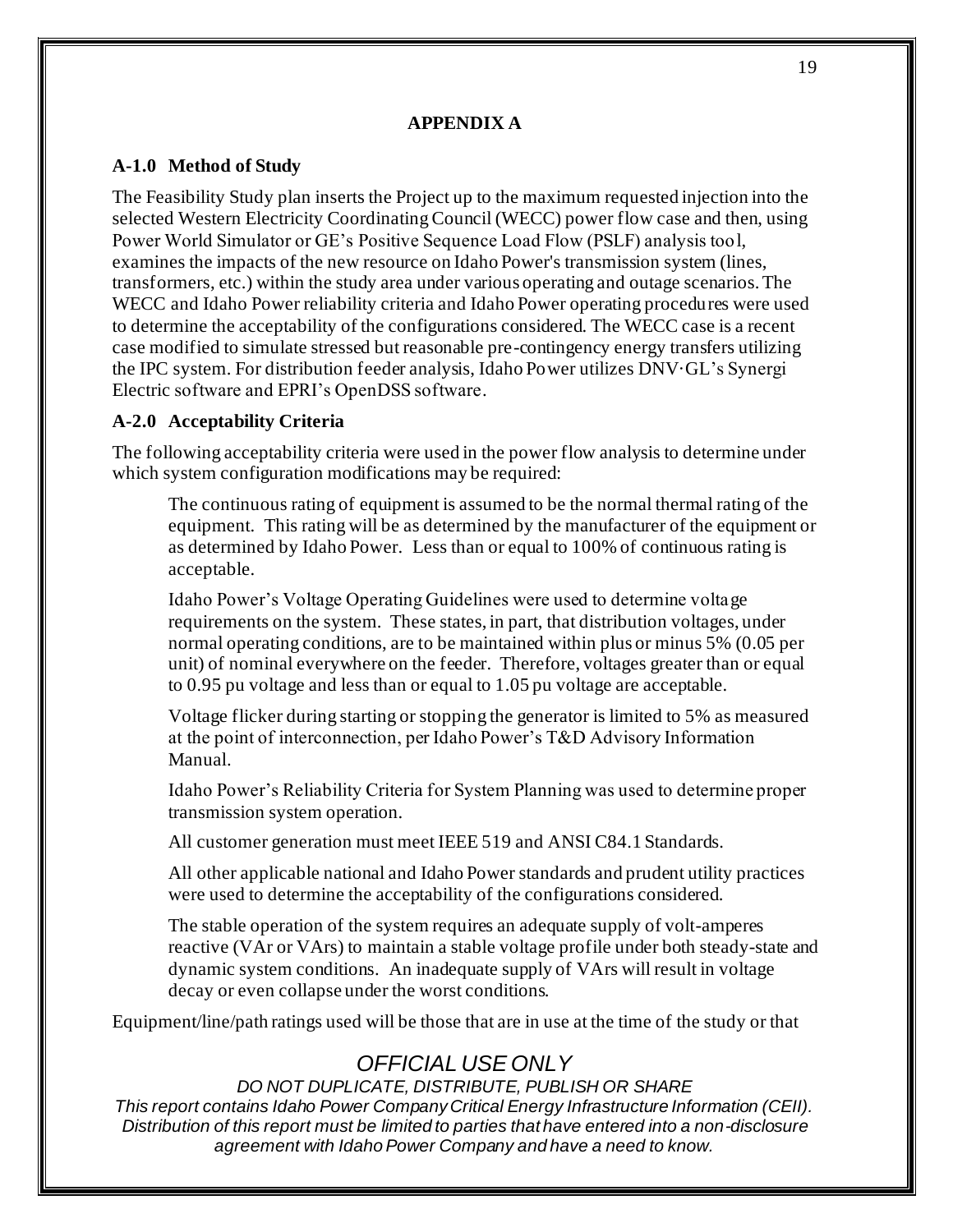are represented by IPC upgrade projects that are either currently under construction or whose budgets have been approved for construction in the near future. All other potential future ratings are outside the scope of this study. Future transmission changes may, however, affect current facility ratings used in the study.

### **A-3.0 Electrical System Protection Guidance**

IPC requires electrical system protection per Facility Connection Requirements found on the Idaho Power Web site,

**https://docs.idahopower.com/pdfs/BusinessToBusiness/FacConnReq.pdf**

### **A-4.0 WECC Coordinated Off-Nominal Frequency Load Shedding and Restoration Requirements**

IPC requires frequency operational limits to adhere to WECC Under-frequency and Overfrequency Limits per the WECC Coordinated Off-Nominal Frequency Load Shedding and Restoration Requirements available upon request.

# *OFFICIAL USE ONLY*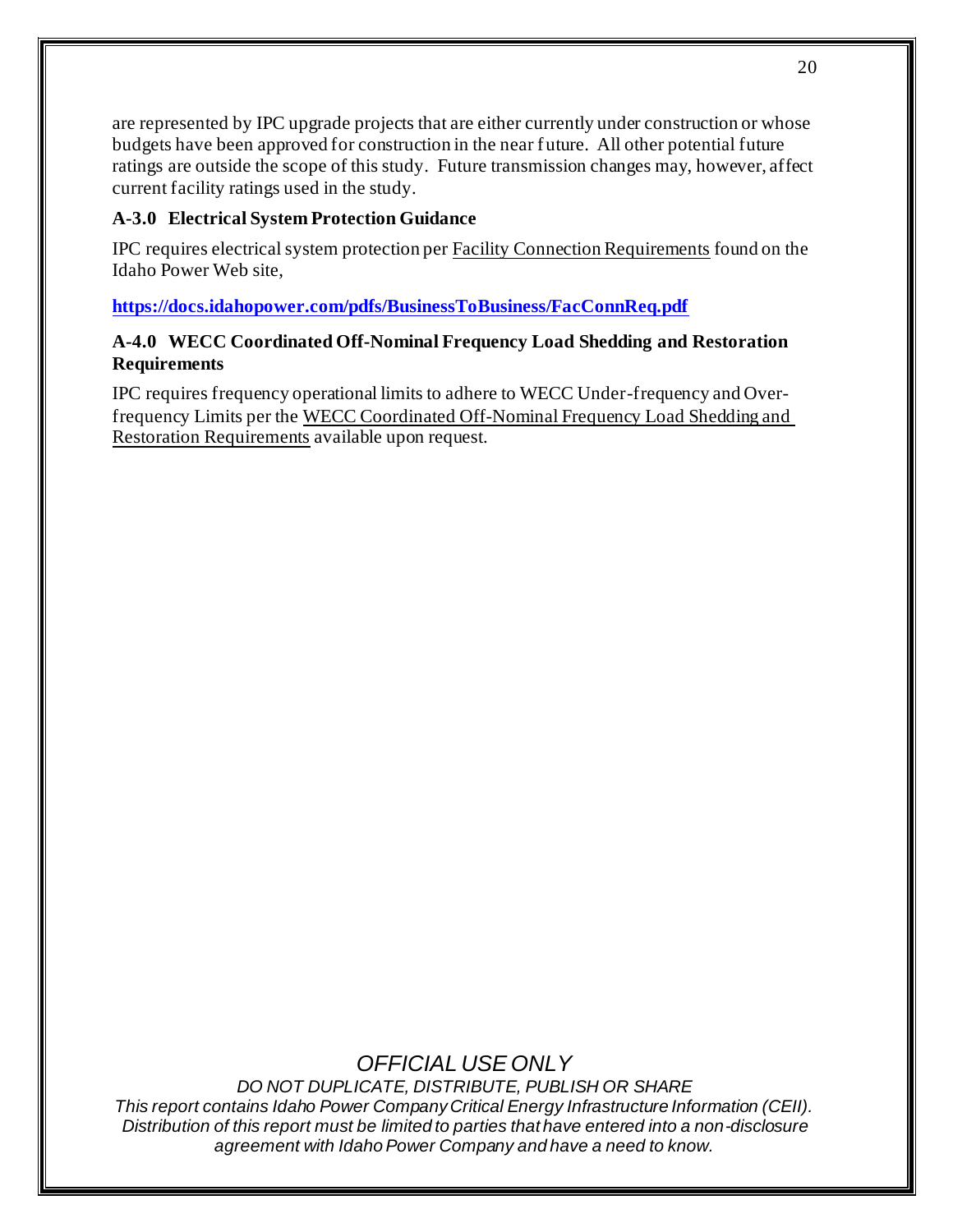### **APPENDIX B**

Table B1 is a summary of Contingent Facilities of the Network Transmission facility upgrades required by senior queue projects and their conceptual costs, which have been preliminarily identified to be required for GI #590 Network Resource Interconnection Service. These Contingent Facilities will be reviewed further and finalized during the System Impact Study.

Contingent upgrades for the Primary POI

None

Contingent upgrades for Secondary POI

| GI#530 Project                                                   |              |  |
|------------------------------------------------------------------|--------------|--|
| 230kV Line<br>Rebuild 35.6 miles of 230kV line with<br>Conductor | \$30,470,000 |  |
| 230kV Line<br>Rebuild 3.1 miles of 230kV line with<br>Conductor  | \$2,655,000  |  |
| Line Loop in-and-out of<br>Build 1.25 miles 230kV<br>Conductor   | \$1,040,000  |  |
| <b>230kV Station</b><br>Add two 230kV Line Terminals             | \$1,775,000  |  |
| <b>Subtotal</b>                                                  | \$35,940,000 |  |
| Contingencies $(\sim 20\%)$                                      | \$7,188,000  |  |
| <b>Subtotal</b>                                                  | \$43,128,000 |  |
| Overheads $(\sim 8.5\%)$                                         | \$3,665,880  |  |
| <b>Network Transmission - Total Estimated Cost</b>               | \$46,793,880 |  |

# *OFFICIAL USE ONLY*